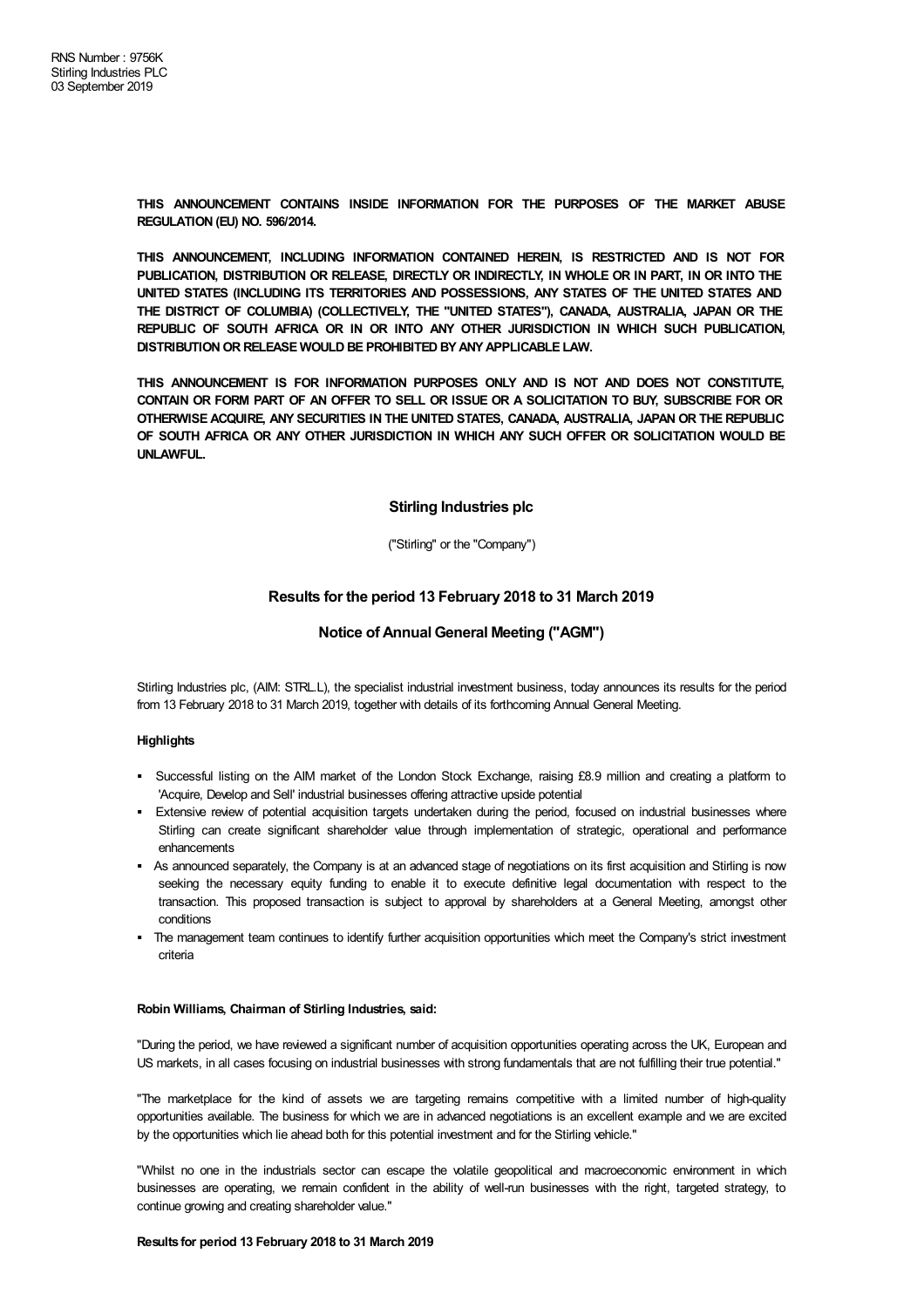The consolidated report and audited financial statements of the Stirling Industries plc group for the period from incorporation on 13 February 2018 to 31 March 2019 are set out below.

#### **Notice of Annual General Meeting**

Notice of the Annual General Meeting of the Company is being posted to shareholders today. The Annual General Meeting is to be held on 30 September 2019 at 12:30 pm in the offices of Ashurst LLP, (London Fruit & Wool Exchange, 1 Duval Square, London E1 6PW).

#### **Other**

This announcement contains inside information for the purposes of the Market Abuse Regulation (EU) NO. 596/2014. Upon the publication of this announcement, this inside information is now considered to be in the public domain. The person responsible for arranging for the release of this announcement on behalf of Stirling is Simon Thomas, Chief Operating Officer and Company Secretary of Stirling.

# **For more information contact: Stirling Industries plc** Blair Illingworth, Chief Executive c/o Montfort Communications +44 (0)78 1234 5205 **Montfort Communications - Financial communications** Olly Scott +44 (0)78 1234 5205 **NumisSecurities - Nominated Adviser and Broker** +44 (0)20 7260 1000

Luke Bordewich Ben Stoop

Numis Securities Limited is authorised and regulated by the Financial Conduct Authority, is acting only for the Company in connection with the matters described in this announcement and is not acting for or advising any other person, or treating any other person as its client, in relation thereto and will not be responsible for providing the regulatory protection afforded to its clients or advice to any other person in relation to the matters contained herein.

# **About Stirling**

Stirling has been established to offer a differentiated management and ownership approach for industrial businesses where the strategic and operational expertise of its team combines with that of the portfolio company's management to drive and enable improvements that create long-term shareholder value.

The Company focuses on acquiring businesses with strong fundamentals and enterprise values between £100 million and £750 million. Transactions will be financed through a combination of new equity and prudent leverage, with the Company's target debt to be no more than 2.5x the Company's EBITDA.

Stirling's approach begins with the belief that many companies have the potential to achieve material operational enhancement and margin improvement. Stirling's value add is to ensure operating assets have the right strategy, the right focused leadership, empowered and incentivised management teams and the appropriate capital investment to support growth.

The Company's leadership team has significant experience of identifying the key value drivers of a given business, implementing change strategies across a diverse range of industries and delivering significant operational value creation.

The following contains the text of the consolidated report and audited financial statements of the Stirling Industries plc group for the period from incorporation on 13 February 2018 to 31 March 2019.

# **Strategic report**

The Directors are pleased to present to the shareholders the consolidated report and audited financial statements of the Group for the period from incorporation on 13 February 2018 to 31 March 2019.

## **Acquisition strategy**

Stirling was established to acquire controlling stakes in quoted or unquoted industrial businesses or companies, which the Directors believe have the potential for strategic, operational and / or performance improvement, in accordance with Stirling's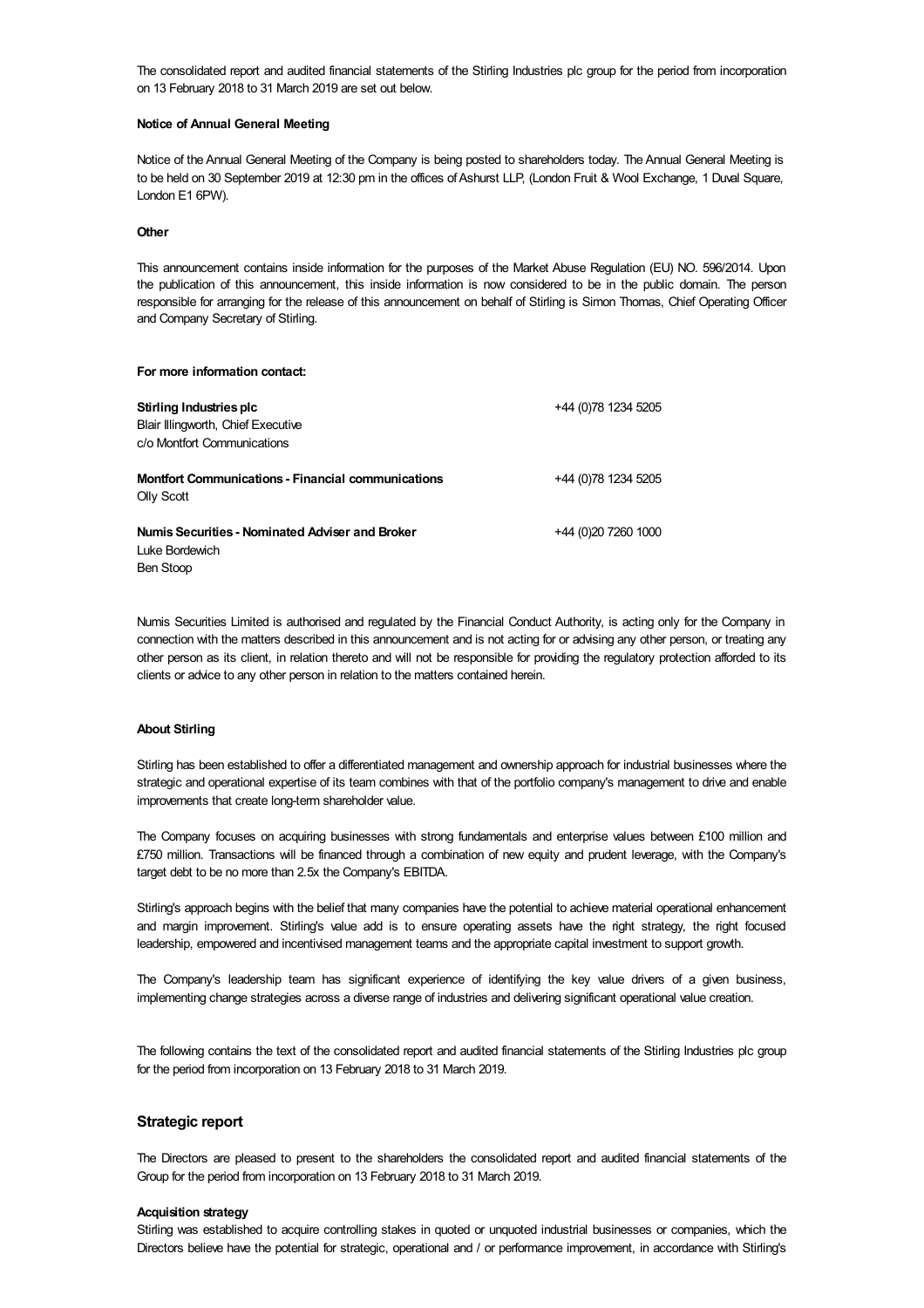### investment policy.

Having acquired an asset, Stirling's team will work with the business' management to implement Stirling's development programme, focusing the business on the right strategies to deliver a step change in value, with a commitment to take the necessary actions to achieve its aims. Stirling believes in empowering and incentivising management teams to realise their and the business' full potential and aims to invest in the sustainable profitable growth of its operating assets, creating value for shareholders.

During the period since our inception the Stirling management team has been focused and engaged in the review of a number of assets with good market fundamentals that meet our investment criteria. Following a disciplined process, Stirling is at an advanced stage of negotiation regarding the potential acquisition of its first operating asset. Stirling is now seeking the necessary equity funding to enable it to execute definitive legal documentation with respect to the proposed transaction. Once executed, completion of the proposed transaction will be conditional on shareholder approval at a General Meeting. Stirling expects to be able to update the market in the days leading up to its AGM to be held on 30th September 2019.

The Directors believe the proposed acquisition fits well with the Group's investment policy and presents an excellent opportunity for the Group and its shareholders.

In accordance with the AIM Rules for Companies, if the Company has not made an acquisition or has not substantially implemented its investment policy within 18 months of admission to AIM, which occurred on 6 March 2018, the Company is required to seek shareholder approval for its investment policy at the next annual general meeting of the Company and at each subsequent annual general meeting until such time as there has been an acquisition or the investment policy has been substantially implemented (such a resolution being referred to in these financial statements as a "Continuation Vote").

The dependency on shareholder approval for the first acquisition, and otherwise for the continuation of the Company itself, constitutes a material uncertainty that may cast significant doubt on the company's ability to continue as a going concern and therefore to continue realising its assets and discharging its liabilities in the normal course of business.

#### **Investment policy**

The Company looks to achieve its investment strategy by taking an active approach to investments made within the following parameters:

- § Geographic focus: Initially the Company's principal focus is investing in businesses based in or operating principally in the United Kingdom, Europe or North America. The Company may in the future consider investing globally, including in emerging markets.
- § Sector focus: The Company is focused on the industrials sector.
- Target companies: The Company targets companies with good market fundamentals in their specific segment which fit into the stated geographic and asset criteria guidelines and where the Directors believe there is the potential for material strategic, operational and / or performance improvement.
- § Types of investment and control of investments: It is anticipated that the Company will acquire and control one or more businesses or companies on a long term basis. The Board may issue New Ordinary Shares as acquisition consideration to vendors of assets, as appropriate, and the Board would expect such New Ordinary Shares to represent a noncontrolling or minority shareholding in Stirling at that point in time.
- § Investment size: Initial funds raised pursuant to the Placing in 2018 are being and will be used for the purposes of funding operational expenses and to undertake due diligence on potential target acquisitions. It is envisaged that the Company's first acquisition will be in the region of an enterprise value of circa £100 million to £750 million and that Stirling will have full ownership or a controlling stake in a business.
- Nature of returns: It is anticipated that returns to shareholders will be delivered through a combination of an appreciation in the Company's share price; if appropriate, regular annual dividends paid out of retained earnings (following completion of an acquisition); and return of cash to shareholders following any disposal of assets or businesses.

# **Results**

The Group's loss after taxation for the period from incorporation to 31 March 2019 was £4,330,741. In the period to 31 March 2019, the Group recorded no revenue and incurred £4,347,265 of administrative and operating expenses, of which £2,927,323 related to costs involved in the pursuit of investment opportunities. At the period end Stirling held a cash balance of £4,003,555.

### **Dividends**

It is the Board's policy that, prior to making the first acquisition, no dividends will be paid. Following the first acquisition, subject to the availability of distributable reserves, dividends will be paid to shareholders when the Directors believe it is appropriate and prudent to do so. However, the main focus of the Group will be on delivering capital growth for shareholders.

### **Outlook**

Subject to successfully financing and receiving shareholder approval for the first acquisition, the Directors will focus on a range of key development initiatives to leverage the combination of the target's potential and the strength and experience of the Stirling leadership team to deliver material value creation for shareholders.

These initiatives will be a combination of growth and margin improvement initiatives. In parallel, the Board will continue to focus on seeking additional opportunities for generating shareholder returns in the medium and long-term beyond the first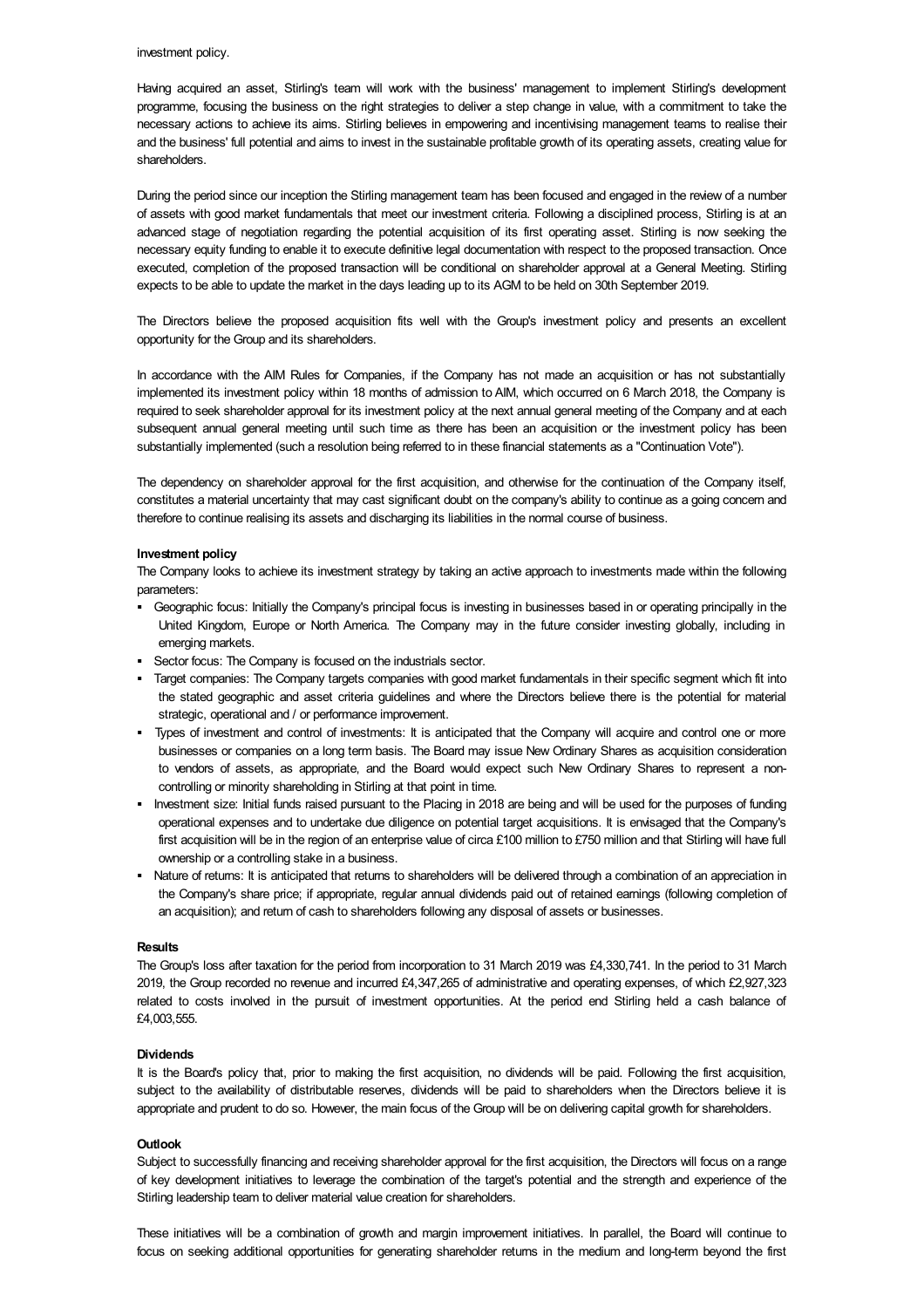**Blair Illingworth Chief Executive 2 September 2019**

### **Principal risks and uncertainties facing the business**

#### **1. Risks relating to the company's future business and potential structure**

#### **The Company is a holding company with no trading history**

The Company has not, since incorporation, carried on any trading activities. Accordingly, as at the date of this document, the Company has no meaningful operational or financial data upon which prospective investors may base an evaluation of the Company, its strategy or its prospect. The value of any investment in the Company is, therefore, wholly dependent upon the successful implementation of the investment policy described in the Strategic Report. As such, the Company is subject to all of the risks and uncertainties associated with any newly established business enterprise including the risk that the Company will not achieve its investment objectives and that the value of an investment in the Company could decline and may result in the loss of capital invested. The past performance of companies, assets or funds managed by the Directors, or persons affiliated with them, in other ventures in a similar sector or otherwise, is not necessarily a guide to the future business, results of operations, financial condition or prospects of the Company. Investors will be relying on the ability of the Company and the Directors to identify potential acquisition targets, evaluate their merits, conduct diligence and negotiations.

#### **The Company may be unable to identify appropriate or complete acquisitions**

Although the Company has identified and is in advanced stages of negotiation for a potential acquisition, the acquisition, if legal documentation is executed, will be subject to shareholder approval. There can be no assurance that the Company will be able to conclude agreements with any target business and/or shareholders in the future and failure to do so could result in the loss of an investor's investment. In addition, the Company may not be able to raise the additional funds required to acquire any target business.

In accordance with the AIM Rules for Companies, if the Company has not made an acquisition or has not substantially implemented its investment policy within 18 months of admission to AIM, which occurred on 6 March 2018, the Company is required to put a Continuation Vote to its shareholders.

Given that the acquisition, if it proceeds, will not have completed before 6 September 2019, the Company will not have made an acquisition within 18 months after admission of its shares to AIM and the Company is therefore required to put a Continuation Vote to its shareholders at the Annual General Meeting. If, by that date, the definitive legal documentation has not yet been signed, either (i) if the Continuation Vote is passed, the Directors will formulate a proposal for investors to subscribe for new equity to allow the Company to continue in fulfilment of its objectives for at least the next 12 months from the date of approval of these financial statements or (ii) if the Continuation Vote is not passed, the Directors will formulate a proposal for shareholders to vote for either an amendment to the investment policy or a proposal to return funds to shareholders.

In the event of a decision to return funds to shareholders, there can be no assurance as to the particular amount or value of the remaining assets at such future time of any such distribution either as a result of costs from an unsuccessful acquisition or from other factors, including disputes or legal claims which the Company is required to pay out, the cost of the liquidation event and dissolution process, applicable tax liabilities or amounts due to third party creditors. Upon distribution of assets on a liquidation event, such costs and expenses will result in investors receiving less than the initial subscription price and investors who acquired Ordinary Shares after Admission potentially receiving less than they invested.

### **The Company may face significant competition for acquisition opportunities**

There may be significant competition in some or all of the acquisition opportunities that the Company may explore. Such competition may for example come from strategic buyers, sovereign wealth funds, special purpose acquisition companies and public and private investment funds, many of which are well established and have extensive experience in identifying and completing acquisitions. A number of these competitors may possess greater technical, financial, human and other resources than the Company. The Company cannot assure investors that it will be successful against such competition. Such competition may cause the Company to be unsuccessful in executing an acquisition or may result in a successful acquisition being made at a significantly higher price than would otherwise have been the case which could materially adversely impact the business, financial condition, result of operations and prospects of the Company.

# **Material facts or circumstances may not be revealed in the Company's due diligence of prospective investments, exposing the Company to unknown risks**

Prior to making or proposing any investment, the Company intends to undertake due diligence on potential acquisition targets to a level considered reasonable and appropriate by the Company on a case by case basis. However, these efforts may not reveal all facts or circumstances that would have a material adverse effect upon the value of the investment. In undertaking due diligence, the Company will need to utilise its own resources and may elect to rely upon third parties to conduct certain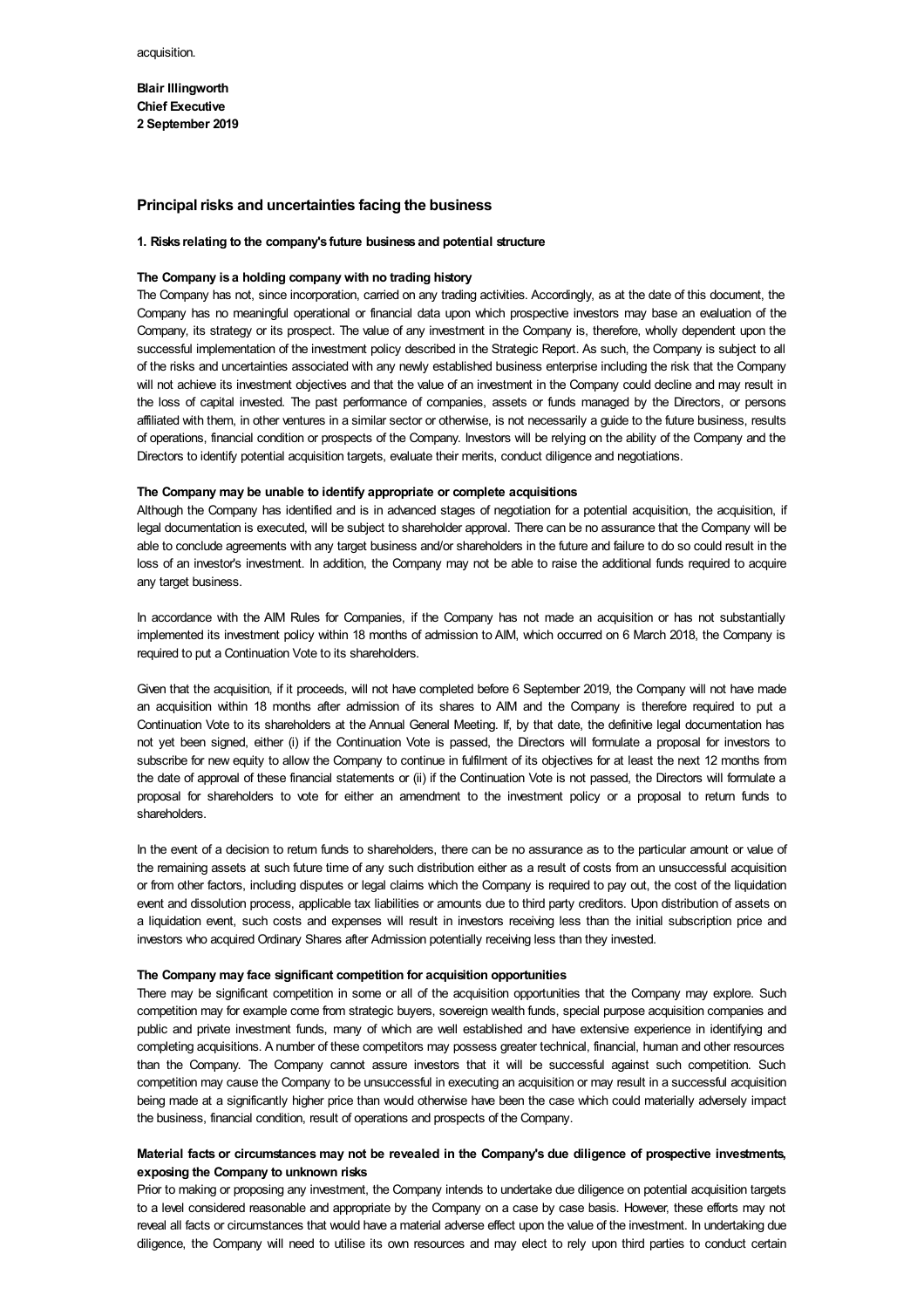aspects of the due diligence process. Further, the Company may not have the ability to review all documents relating to the target company and assets. Any due diligence process involves subjective analysis and there can be no assurance that due diligence will reveal all material issues related to a potential investment. Any failure to reveal all material facts or circumstances relating to a potential investment may have a material adverse effect on the business, financial condition, results of operations and prospects of the Company.

### **Assumptionsmade about the future performance of the Company may fall below expectations**

The Board may decide to make certain investments on the basis of assumptions it believes to be correct on the company's ability to improve future performance of the acquired company. Certain assumptions made in relation to the revenue potential or the costs may turn out to be incorrect, resulting in performance and shareholder returns falling short of expectations.

# **The Company may require additional funding which may result in the dilution of Shareholders' interests**

The proceeds obtained from any future equity raise will be insufficient to fund in full suitable acquisitions and/or investments identified by the Board. Accordingly, the Company intends to seek additional sources of financing (equity and/or debt) to implement its strategy. There can be no assurance that the Company will be able to raise those funds, whether on acceptable terms or at all.

The Company may seek debt financing to fund part of any future acquisition. The incurrence by the Company of substantial indebtedness in connection with an acquisition could result in:

a) default and foreclosure on the Company's assets, if its cash flow from operations were insufficient to pay its debt obligations as they become due; or

b) an inability to obtain additional financing, if any indebtedness incurred contains covenants restricting its ability to incur additional indebtedness.

An inability to obtain debt financing may have a material adverse effect on the business, financial condition, results of operations and prospects of the Company. If such financing is obtained the Company's ability to raise further finance and its ability to operate its business may be subject to restrictions.

The occurrence of any or a combination of these, or other, factors could decrease shareholders' proportional ownership interests in the Company or have a material adverse effect on its financial condition and results of operations.

The companies or businesses in which the Company invests may also have borrowings. Although such facilities may increase investment returns, they also create greater potential for loss. This includes the risk that the borrower will be unable to service the interest repayments, or comply with other requirements, rendering the debt repayable, and the risk that available capital will be insufficient to meet required repayments. There is also the risk that existing borrowings will not be able to be refinanced or that the terms of such refinancing will not be as favourable as the terms of existing borrowings. A number of factors (including changes in interest rates, conditions in the banking market and general economic conditions), all of which are beyond the Company's control, may make it difficult for the Company to obtain new financing on attractive terms or at all, which could have a material adverse effect on the business, financial condition, results of operations and prospects of the Company.

#### **The Company may become exposed to risks relating to future gearing**

Whilst the Directors are committed to maintaining a prudent and conservative capital structure for the Group, the Company, either directly or through subsidiaries, may be geared through borrowings, which would typically be secured on its investments. If the costs of the Group's borrowings exceed the return on the Group's assets, the borrowings may have a negative effect on the Group's performance. If the Group cannot generate adequate cash flows to meet any debt service obligations, it may suffer a partial or total loss of its capital. In the event that the Group enters into a bank facility agreement with one or more banks, such agreement(s) may contain financial covenants. The agreement(s) may require that in the event that any such financial covenant is breached or if any other covenant is breached the Group may be required to repay the borrowings in whole or in part. In such circumstances, the Group may be required to sell, in a limited time, some or all of its assets, potentially in circumstances where there has been a downturn in values in the sector generally, such that the realisation proceeds do not reflect the Group's valuation of the assets.

#### **The Company may be unable to successfully implement its investment policy**

The Company's level of profit will be reliant upon the performance of the assets acquired and the investment policy. The success of the investment policy depends on the Directors' ability to identify investments in accordance with the Company's investment objectives and to interpret market data correctly. No assurance can be given that the strategy to be used will be successful under all or any market conditions or that the Company will be able to generate positive returns for shareholders. If the investment policy is not successfully implemented, this could adversely impact the business, development, financial condition, results of operations and prospects of the Company.

#### **Changes in the investment policy may occur**

The Company's investment policy may be modified and altered from time with any material change being made with the approval of shareholders, so it is possible that the approaches adopted to achieve the Company's investment objectives in the future may be different from those the Directors currently expect to use. Any such change could adversely impact the business, development, financial condition, results of operations and prospects of the Company.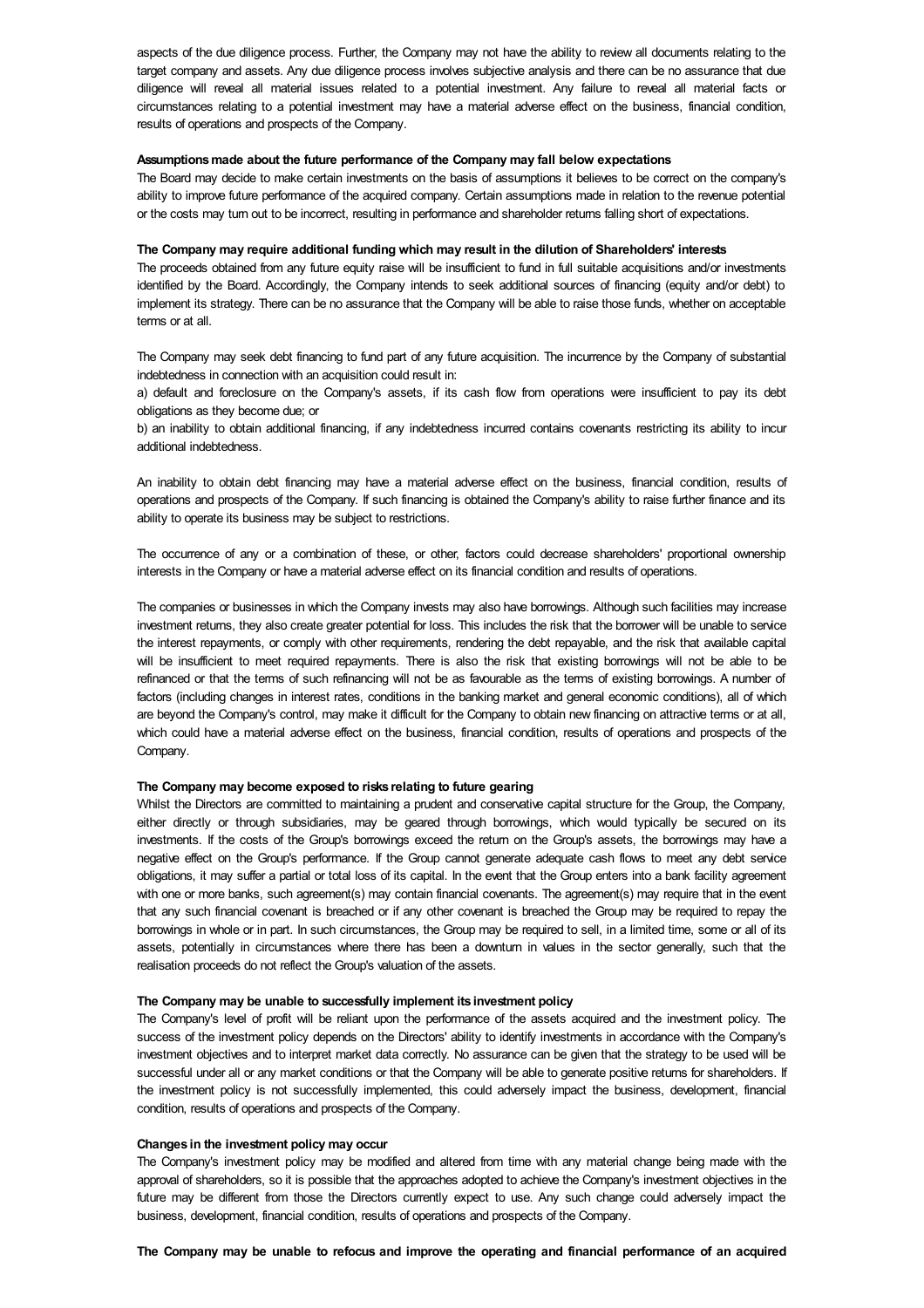### **business**

The success of the Company's acquisitions may depend in part on the Company's ability to implement the necessary technological, strategic, operational and financial change programmes in order to transform the acquired business and improve its financial performance. Implementing change programmes within an acquired business may require significant modifications, including changes to hardware and other business assets, operating and financial processes and technology, software, business systems, management techniques and personnel, including senior management. There is no certainty that the Company will be able to successfully implement such change programmes within a reasonable timescale and cost, and any inability to do so could have a material adverse impact on the Company's performance and prospects.

### **The Company will be highly dependent on the expertise of the Directors**

The Company will be highly dependent on the expertise and continued service of the Directors and other senior employees. The experience and commercial relationships of Blair Illingworth, Joanne Curin and Simon Thomas in particular are expected to provide the Company with a competitive edge. However, any one of the Directors could give notice to terminate their employment agreements at any time and their loss may have an adverse effect on the Company's business.

In addition, there is a risk that the Company will not be able to recruit executives of sufficient expertise or experience to maximise any opportunities that present themselves, or that recruiting and retaining those executives is more costly or takes longer than expected. The failure to attract and retain those individuals may adversely affect the Company's operations.

### **The Company could incur costs for transactions that may ultimately be unsuccessful**

There is a risk that the Company may incur further substantial legal, financial and advisory expenses arising from unsuccessful transactions which may include public offer and transaction documentation, legal, accounting and other due diligence which could have a material adverse effect on the business, financial condition, results of operations and prospects of the Company.

# Once an acquisition is completed, the Company will be a holding company whose principal source of operating **cash will be income received from the business it has acquired**

Once an acquisition is completed, the Company may be dependent on the income generated by the acquired business to meet the Company's expenses, operating cash requirements and any debt costs. The amount of distributions and dividends, if any, which may be paid from any operating subsidiary to the Company will depend on many factors, including such subsidiary's results of operations and financial condition, limits on dividends under applicable law, its constitutional documents, documents governing any indebtedness of the Company, and other factors which may be outside the control of the Company. If the acquired business is unable to generate sufficient cash flow, the Company may be unable to pay its expenses or make distributions and pay dividends on the Ordinary Shares.

#### Shareholders' interests will be diluted as a result of the conversion of Incentive Shares issued under the LTIP

If the performance criteria set out in the Company's articles of association relating to the Incentive Shares that are issued pursuant to awards granted under the LTIP are met, and the Board elects not to pay a dividend on the Incentive Shares (in whole or in part) but instead determines that the Incentive Shares should convert into Ordinary Shares in accordance with the rights set out in the articles of association, the existing Shareholders' interests in the Company will be diluted. A summary of the LTIP and the rights attaching to the Incentive Shares, as well as a summary of the performance criteria attaching to such shares, as outlined in note 4 of these financial statements.

### **The Company may be exposed to interest rate risk**

Changes in interest rates can affect the Group's profitability by affecting the spread between, among other things, the income on its assets and the expense of any interest-bearing liabilities it has, the value of any interest earning assets and its ability to make an acquisition. In the event of a rising interest rate environment and/or economic downturn, loan defaults may increase and result in credit losses that may be expected to affect the Group's operating results adversely. Interest rates are highly sensitive to many factors, including governmental, monetary and tax policies, domestic and international economic and political considerations, fiscal deficits, trade surpluses or deficits, regulatory requirements and other factors beyond the control of the Group.

The Group may finance its activities with both fixed and floating rate debt. With respect to any floating rate debt, the Group's performance may be affected adversely if it fails to limit the effects of changes in interest rates on its operations by employing an effective hedging strategy, including engaging in interest rate swaps, caps, floors or other interest rate contracts, or buying and selling interest rate futures or options on such futures. There can, however, be no assurance that such arrangements will be entered into or be available at all times when the Group wishes to use them or that they will be sufficient to cover the risk. The Group may be exposed to the credit risk of any relevant counterparty with respect to relevant payments under derivative instruments it enters into pursuant to any hedging strategy and any of those factors may affect the Group's operating results adversely.

### **The Company may make disposals at a loss**

Although the Company intends to hold any acquired companies or businesses, together being a single target business, on a long term basis, the Company may make investments that it cannot realise through trade sale or flotation at an acceptable price. Some investments may be lost through insolvency. Any of these circumstances could have a negative impact on the profitability and value of the Company.

# **The Company may be exposed to foreign investment and exchange risks**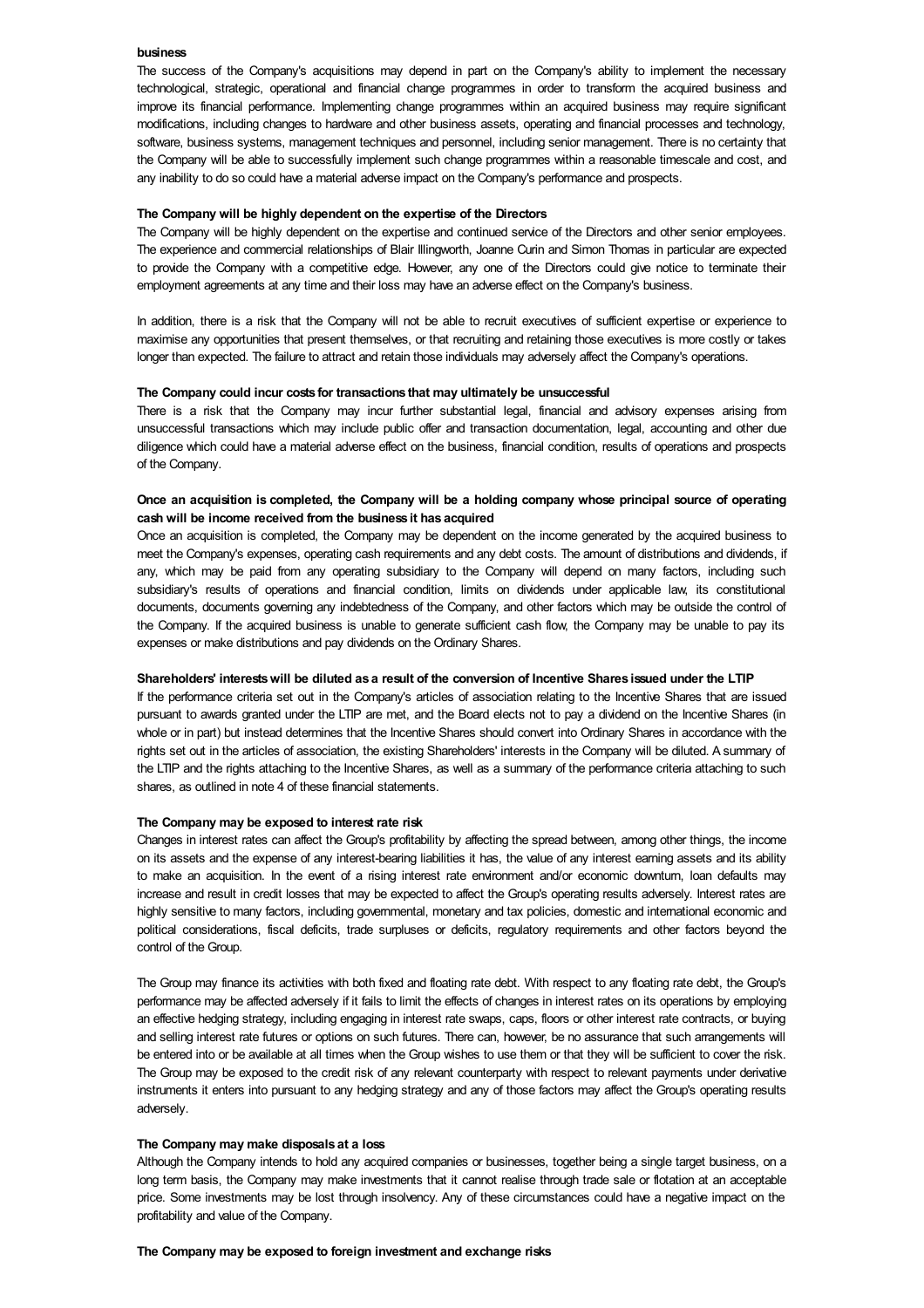The Company's functional and presentational currency is pounds sterling. As a result, the Company's consolidated financial statements will carry the Company's assets in pounds sterling. Any business the Company acquires may denominate its financial information, conduct operations or make sales in currencies other than pounds sterling. When consolidating a business that has functional currencies other than pounds sterling, the Company will be required to translate, inter alia, the balance sheet and operational results of such business into pounds sterling. As a result, changes in exchange rates between pounds sterling and other currencies could lead to significant changes in the Company's reported financial results from period to period. Among the factors that may affect currency values are trade balances, levels of short-term interest rates, differences in relative values of similar assets in different currencies, long-term opportunities for investment and capital appreciation and political or regulatory developments. Although the Company may seek to manage its foreign exchange exposure, including by active use of hedging and derivative instruments, there is no assurance that such arrangements will be entered into or available at reasonable cost at all times when the Company wishes to use them or that they will be sufficient to cover the risk and this may have a negative impact on the profitability and value of the Company. Alternatively, the Company may consider changing its reporting currency in the future to a currency other than pounds sterling if the first acquisition or any bolt-on acquisition makes it practical to do so.

# The Company will be subject to restrictions in offering its Ordinary Shares as consideration for an acquisition in certain jurisdictions and may have to provide alternative consideration, which may have an adverse effect on its **operations**

The Company may offer its Ordinary Shares or other securities as part of the consideration to fund, or in connection with, an acquisition. However, certain jurisdictions may restrict the Company's use of its Ordinary Shares or other securities for this purpose, which could result in the Company needing to use alternative sources of consideration. Such restrictions may limit the Company's available acquisition opportunities or make certain acquisitions more costly which may have an adverse effect on its operations.

### **The Company may be unable to transfer to another venue following the first acquisition**

Following completion of the first acquisition, the Directors may seek to transfer from the Company's admission on AIM to a Standard Listing or a Premium Listing on the Official List of the Financial Conduct Authority or to a listing on another listing venue, based on the track record of the company or business it acquires, subject to fulfilling the relevant eligibility criteria at the time. There can be no guarantee that the Company will meet such eligibility criteria or that a transfer to a Standard Listing or a Premium Listing or a listing on another listing venue will be achieved. For example, such eligibility criteria may not be met, due to the circumstances and internal control systems of the acquired business or if the Company acquires less than a controlling interest in the target. In addition there may be a delay, which could be significant, between the completion of the first acquisition and the date upon which the Company is able to seek or achieve a Standard Listing, a Premium Listing or a listing on another listing venue.

If the Company does not seek or achieve a transfer to Standard Listing, a Premium Listing or a listing on another listing venue, the Company will need to meet the eligibility criteria for re-admission to AIM following the first acquisition. A change of or failure to change listing venue may have an adverse effect on the valuation of the Ordinary Shares. Alternatively, in addition to, or in lieu of seeking a Standard Listing or Premium Listing, the Company may determine to seek a listing on another stock exchange, which may not have standards of corporate governance comparable to those required by AIM, or a Standard or Premium Listing, or which Shareholders may otherwise consider to be less attractive or convenient.

# Completion of the Company's first acquisition is expected to require compliance with the AIM Rules for reverse **takeovers**

As the Company is an investing company, it is likely that the Company's financial resources will be invested in just one or a small number of projects or investments. Either route may trigger a Reverse Takeover under the AIM Rules for Companies which will be subject to prior Shareholder approval and re-admission to AIM or another listing venue for the enlarged entity.

Shareholders should note that where a transaction is considered to be a Reverse Takeover for the purposes of the AIM Rules for Companies and the Shareholders approve any such transaction, trading on AIM in the Ordinary Shares will be cancelled and re-admission to AIM or another listing venue will be required to be sought in the same manner as any other applicant applying for admission of its securities for the first time. Trading in the Ordinary Shares will normally be suspended following the announcement of any such transaction until the Company has published a re-admission document in respect of the Company. The Company's shares have been suspended following the making of the announcement earlier today that the Company is in advanced discussions regarding a potential acquisition.

### **Lock-in arrangements**

Blair Illingworth, Joanne Curin, Simon Thomas, Robin Williams and Christopher Dowling have each agreed, conditional on Admission; (i) not to dispose of any interest in Ordinary Shares until 12 March 2019; and (ii) for a period of six months following such date, except in certain limited circumstances, not to dispose of any interest in Ordinary Shares without the written consent of the Company or Numis. Although there is no present intention or arrangement to do so, any of such persons may, unless further lock-in arrangements are entered into in connection with an acquisition that constitutes a reverse takeover for the purposes of the AIM Rules for Companies, following the expiry of this aggregate 18-month lock-in period, sell their Ordinary Shares without restriction. The market price of Ordinary Shares could decline significantly as a result of any sales of Ordinary Shares by any of such persons following expiry of the lock-in period (or otherwise).

# **2. Risks relating to legislation and regulations**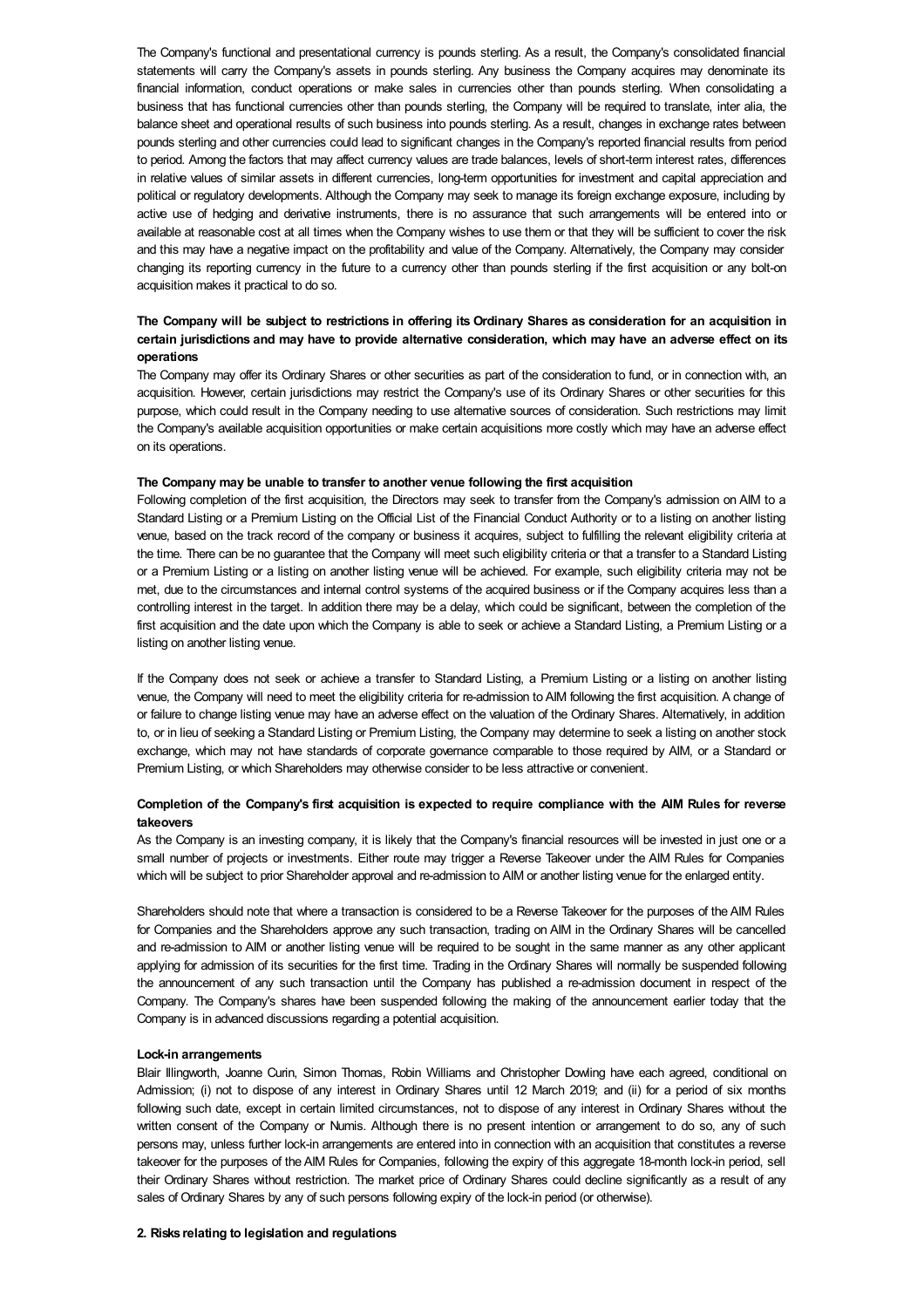## **Legislative and regulatory risks**

Any investment is subject to changes in regulation and legislation. As the direction and impact of changes in regulations can be unpredictable, there is a risk that regulatory developments will not bring about positive changes and opportunities, or that the costs associated with those changes and opportunities will be significant. In particular, there is a risk that regulatory change will bring about a significant downturn in the prospects of one or more acquired businesses, rather than presenting a positive opportunity.

### **Taxation**

There can be no certainty that the current taxation regime in England and Wales or overseas jurisdictions in which the Company may operate in the future will remain in force or that the current levels of corporation taxation will remain unchanged. Any change in the tax status of the Company or to applicable tax legislation may have a material adverse effect on the financial position of the Company.

### **Suitability for investment**

As an investment vehicle incorporated in England and Wales, the Company may only be marketed to, and is only suitable as an investment for, sophisticated investors with an understanding of the risks inherent in investment and an ability to accept the potential total loss of all capital invested in the Company.

### **3. General risks**

# **The United Kingdom's exit from the European Union could affect the Company**

On 29 March 2017, the United Kingdom formally notified the European Council of its intention to exit the European Union pursuant to Article 50 of the Treaty of Lisbon ("Brexit"). On 10 April 2019, the EU and the UK agreed to delay Brexit to 31 October 2019.

Brexit could have significant effect on the Group, particularly to the extent it seeks to acquire businesses with a significant presence in the European Union. Until the UK officially exits the European Union, European Union laws and regulations will continue to apply, and changes to the application of these laws and regulations are unlikely to occur during negotiations. The continued delay in agreeing the nature and timing of Brexit and the associated uncertainty and unpredictability concerning the UK's legal, political and economic relationship with Europe after the UK exits the European Union may continue to be a source of instability in the international markets, create significant currency fluctuations, and/or otherwise adversely affect trading agreements or similar cross-border cooperation arrangements (whether economic, tax, fiscal, legal, regulatory or otherwise) for the foreseeable future, including beyond the date of the UK's withdrawal from the European Union. The extent of the effect of such uncertainties and unpredictability would depend in part on the nature of the arrangements that are put in place between the United Kingdom and the European Union following Brexit and the extent to which the United Kingdom continues to apply laws that are based on European Union legislation. As such, it is not possible to state the effect that Brexit would have on the Group. It could also potentially make it more difficult for the Group, to operate a business in the EU as a result of any increase in tariffs and/or more burdensome regulations being imposed on UK companies and/or foreign exchange controls imposed on the transfer of funds from the European Union to the UK. While an orderly exit would allow the Group to more effectively address the potential consequences of any changes, discussions regarding a withdrawal agreement between the UK and the EU are ongoing. If agreement is not reached by 31 October 2019 and the UK and the EU decide not to extend the date for Brexit, the Group may become immediately impacted by the foregoing effects.

Any of the foregoing could restrict the Company's ability to pay dividends and may have a material adverse effect on the Group's future prospects and financial condition.

## **The general economic climate may be adverse for the Company**

The Company may acquire or make investments in companies and businesses that are susceptible to economic recessions or downturns. During periods of adverse economic conditions, the markets in which the Company operates may decline, thereby potentially decreasing revenues and causing financial losses, difficulties in obtaining access to, and fulfilling commitments in respect of, financing, and increased funding costs. In addition, during periods of adverse economic conditions, the Company may have difficulty accessing financial markets, which could make it more difficult or impossible for the Company to obtain funding for additional investments and negatively affect the Company's net asset value and operating results. Accordingly, adverse economic conditions could adversely impact the business, development, financial condition, results of operations and prospects of the Company.

There is also a risk that new economic, legal, social and tax policies may be introduced in certain countries under new national and regional administrations, including the United States, which could potentially have an adverse impact on the trading conditions for the Company.

### **Approved by the Board on 2 September 2019.**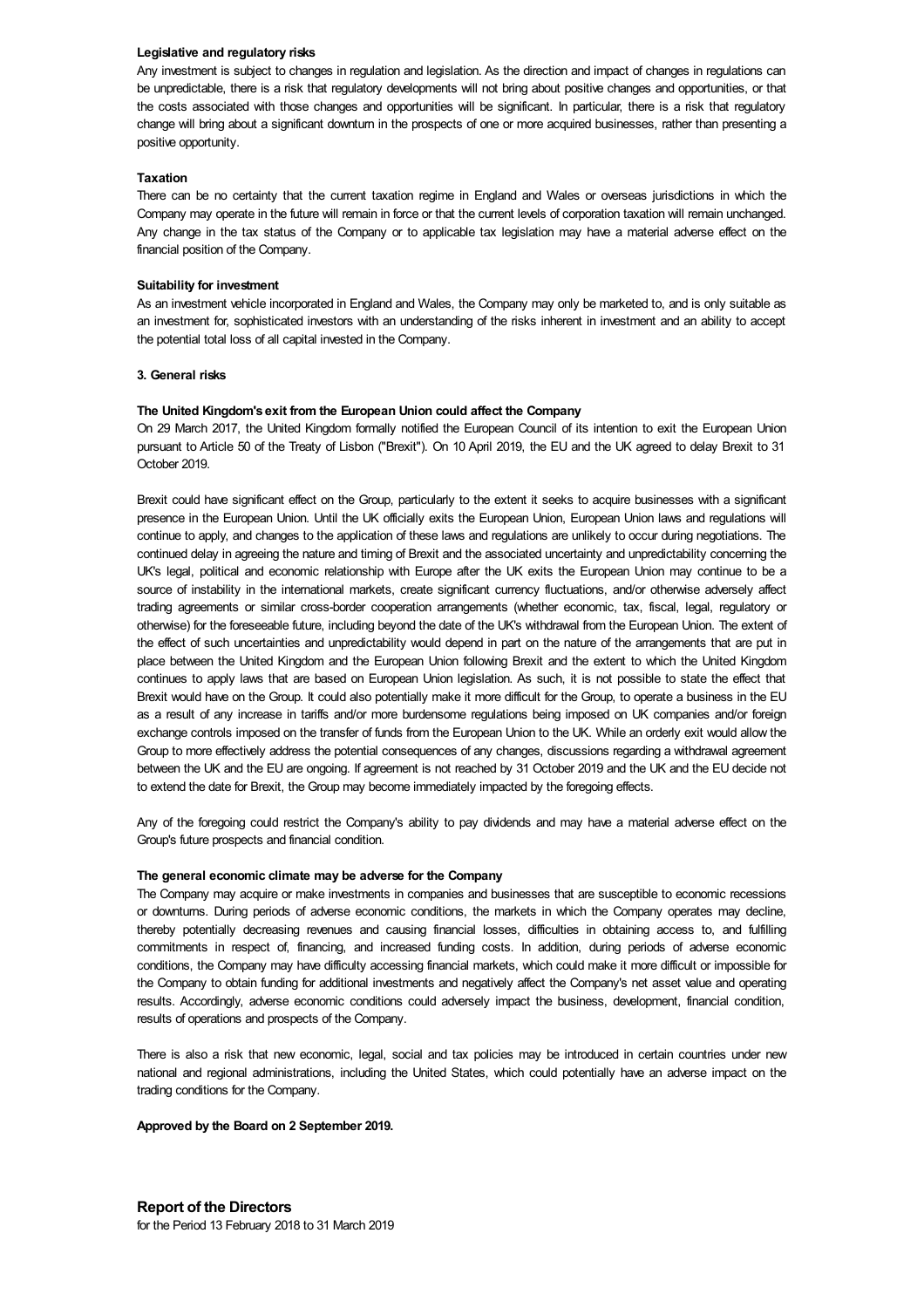The Directors present their report with the financial statements of the Company and its subsidiary (the "Group") for the period from 13 February 2018 to 31 March 2019.

# **Incorporation**

The Company was incorporated on 13 February 2018.

# **Directors**

The Directors who have held office during the period from 13 February 2018 to the date of this report are as follows:

Ms J E Curin - appointed 13 February 2018 Mr C B Dowling - appointed 22 February 2018 Mr S F Thomas - appointed 13 February 2018 Mr RG W Williams - appointed 22 February 2018 Mr R B Illingworth - appointed 13 February 2018

All the Directors who are eligible offer themselves for election at the forthcoming first Annual General Meeting.

# **Status and activities**

The Group was established to acquire controlling stakes in quoted or unquoted businesses or companies, identifying industrial businesses where it can implement strategic, operational and / or performance improvements to unlock their future potential. During the year to 31 March 2019, the Directors have identified and are at an advanced stage of negotiations for a proposed first acquisition. That proposed acquisition would be subject to approval by the shareholders of the Group.

### **Results and dividends**

For the period to 31 March 2019, the Group's loss was £4,330,741, of which £2,927,323 relates to transaction costs in respect of potential opportunities.

It is the Board's policy that, prior to making the first acquisition, no dividends will be paid. Following the first acquisition, subject to the availability of distributable reserves, dividends will be paid to shareholders when the Directors believe it is appropriate and prudent to do so. Accumulated losses for the period of £4,330,741 have been transferred to reserves.

# **Future developments**

The Directors continue to identify further acquisition opportunities which meet the requirements of the Group investment policy.

### **Share capital**

Details of shares issued by the Company during the period are set out in Note 16 to the financial statements.

### **Conflictsof interest**

Under the articles of association of the Company and in accordance with the provisions of the Companies Act 2006, a Director must avoid a situation where he has, or can have, a direct or indirect interest that conflicts, or possibly may conflict with the Company's interests. However, the Directors may authorise conflicts and potential conflicts, as they deem appropriate. As a safeguard, only Directors who have no interest in the matter being considered will be able to take the relevant decision, and the Directors will be able to impose limits or conditions when giving authorisation if they think this is appropriate. During the financial period from 13 February 2018 to 31 March 2019, the directors have authorised no such conflicts or potential conflicts.

# **Directors' interests in shares**

Directors' interests in the shares of the Company, including family interests, were as follows:

|                            | Incentive shares | Ordinary shares |
|----------------------------|------------------|-----------------|
| <b>Blair Illingworth</b>   | 4.000            | 250,001         |
| Simon Thomas               | 2.000            | 100,000         |
| Joanne Curin               | 2.000            | 96,000          |
| <b>Christopher Dowling</b> | 400              | 100,000         |
| <b>Robin Williams</b>      | 800              | 50,000          |

### **Directors' remuneration**

Details for remuneration for each Director are provided in Note 4 to the financial statements.

# **Substantial shareholdings**

| Shareholder                         | Shareholding, (%) |
|-------------------------------------|-------------------|
| Union Bancaire Privee, UBP SA       | 11.20             |
| City Financial                      | 11.20             |
| Ruffer                              | 8.96              |
| Killik, stockbrokers                | 8.92              |
| <b>Investec Asset Management</b>    | 8.40              |
| AXA Framlington Investment Managers | 8.40              |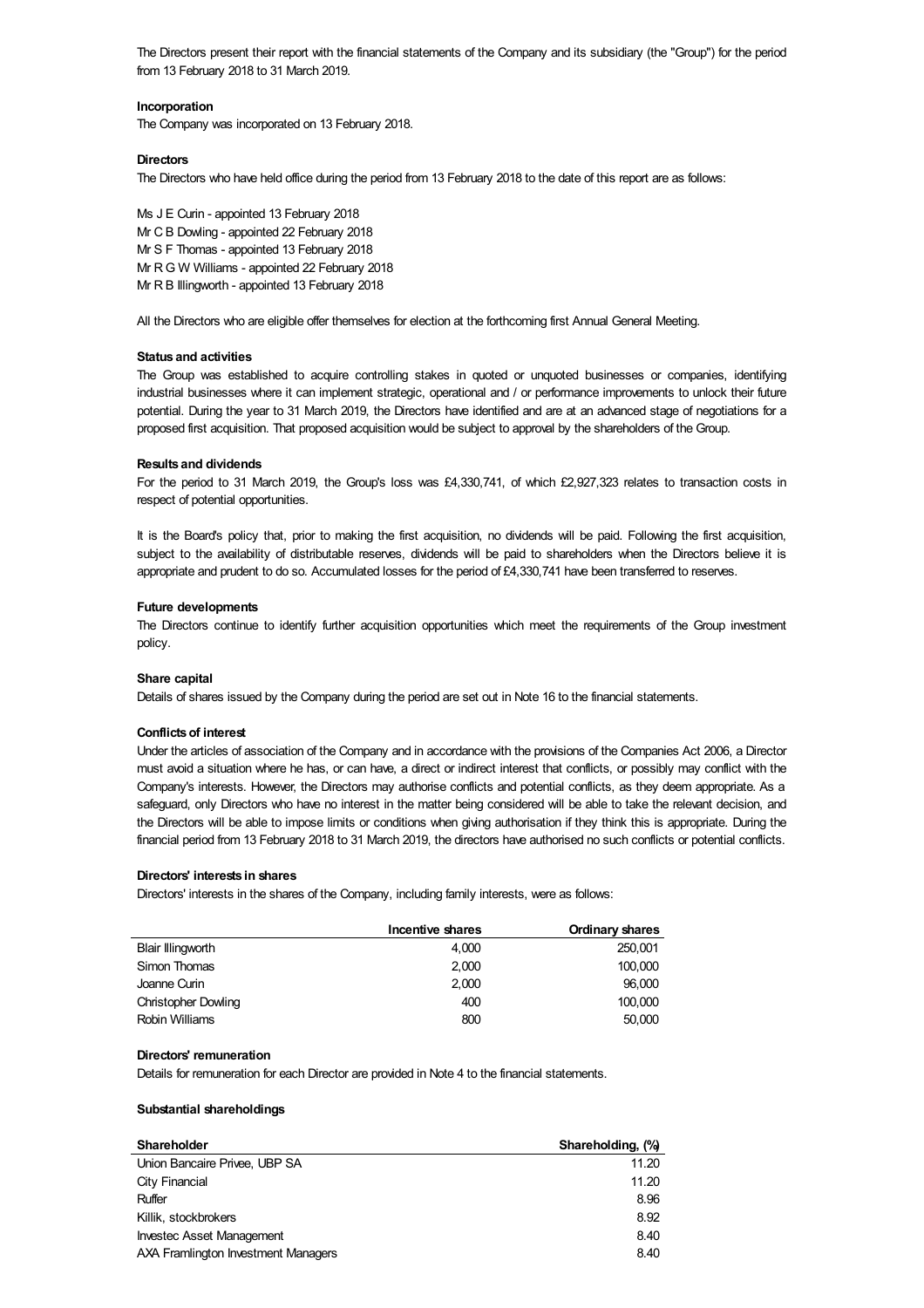| <b>Directors</b>             | 6.67 |
|------------------------------|------|
| Investec Wealth & Investment | 6.10 |
| <b>SW Mitchell Capital</b>   | 5.60 |
| <b>Fund Partners</b>         | 3.36 |

## **Independent auditors**

The Directors have reason to believe that KPMG LLP conducted an effective audit. The Directors have provided the auditors with full access to all of the books and records of the Company. KPMG has expressed its willingness to continue to act as auditors to the Company and a resolution for its re-appointment will be proposed at the forthcoming Annual General Meeting.

### **Corporate governance**

The Directors recognise the importance of sound corporate governance commensurate with the size of the Company and the interests of the Shareholders. As a company traded on AIM, the Company has adopted the Quoted Companies Alliance (QCA) Corporate Governance Code, as amended from time to time, and will seek to comply with premium listed company norms to the extent appropriate for the size and nature of the Company. The QCA Code identifies ten corporate governance principles that AIM companies should follow. Details of how the Company follows these ten principles are set out below.

### *Principle 1 - Establish a strategy and business model which promote long-term value for the shareholders*

The Company's strategy and business model are developed by the Chief Executive and his team and approved by the Board. The management team, led by the Chief Executive, is responsible for implementing the strategy and managing the business of the Company.

The Company's investment strategy is to acquire companies or businesses which the Directors believe have the potential for strategic, operational, and performance improvement so as to create shareholder value. The Directors intend to follow an "acquire, develop, sell" strategy raising equity and debt finance to fund the acquisitions of given companies or businesses, developing the acquired business(es) through proactive strategic and operational management, (including capital investment and/or bolt-on acquisitions) and after period of time exiting the business(es), (either as whole or their constituent parts) and returning the proceeds from the disposal(s) to Shareholders. The Directors believe that in the current environment the Company will be able to identify appropriate acquisition opportunities.

# *Principle 2 - Seek to understand and meet shareholder needs and expectations*

The Company seeks to maintain a dialogue with its shareholders in order to communicate the Company's strategy and results and to understand the needs and expectations of its shareholder base.

The Board is aware of the need to protect the interests of its shareholders.

Beyond the Annual General Meeting, the Chief Executive and the CFO are available to all significant shareholders after the release of the half year and full year results. The Chairman is available to major shareholders as they wish and to all shareholders within the bounds of reasonableness as to time commitment and the permitted extent of disclosure for an AIM quoted plc.

Principle 3 - Take into account wider stakeholder and social responsibilities and their implications for long-term success The Company is aware of its corporate responsibilities to its stakeholders, including staff, suppliers, customers and the wider society. The Company intends to take into account feedback received from stakeholders, following the making of its first acquisition, by making amendments to its business plans and operations as appropriate.

The environmental impact of the Company's activities will be carefully considered and the maintenance of high environmental standards will be a key priority.

As an AIM listed company with a relatively small head office function, the Company is also reliant on its legal and professional advisors for updates to requirements of social responsibility legislation, such as the Social Media Policy recommended to be in place at all AIM listed companies.

*Principle 4 - Embed effective risk management, considering both opportunities and threats, throughout the organisation* The Board has overall responsibility for the systems of risk management and internal control and for reviewing their effectiveness. The internal controls are designed to manage rather than eliminate risk and provide reasonable but not absolute assurance against material misstatement or loss.

The Board has established Audit and Remuneration Committees, a summary of each of which is set out below.

The Company has requested its external auditors to provide feedback on the state of its internal controls.

The Company maintains appropriate insurance cover in respect of actions taken against the Directors, as well as against material loss or claims against the Company. The insurance cover in place will be reviewed on a periodic basis.

*Principle 5 - Maintain the Board as a well-functioning, balanced team led by the Chairman* The Board currently comprises two Non-executive Directors and three Executive Directors. All of the Directors are subject to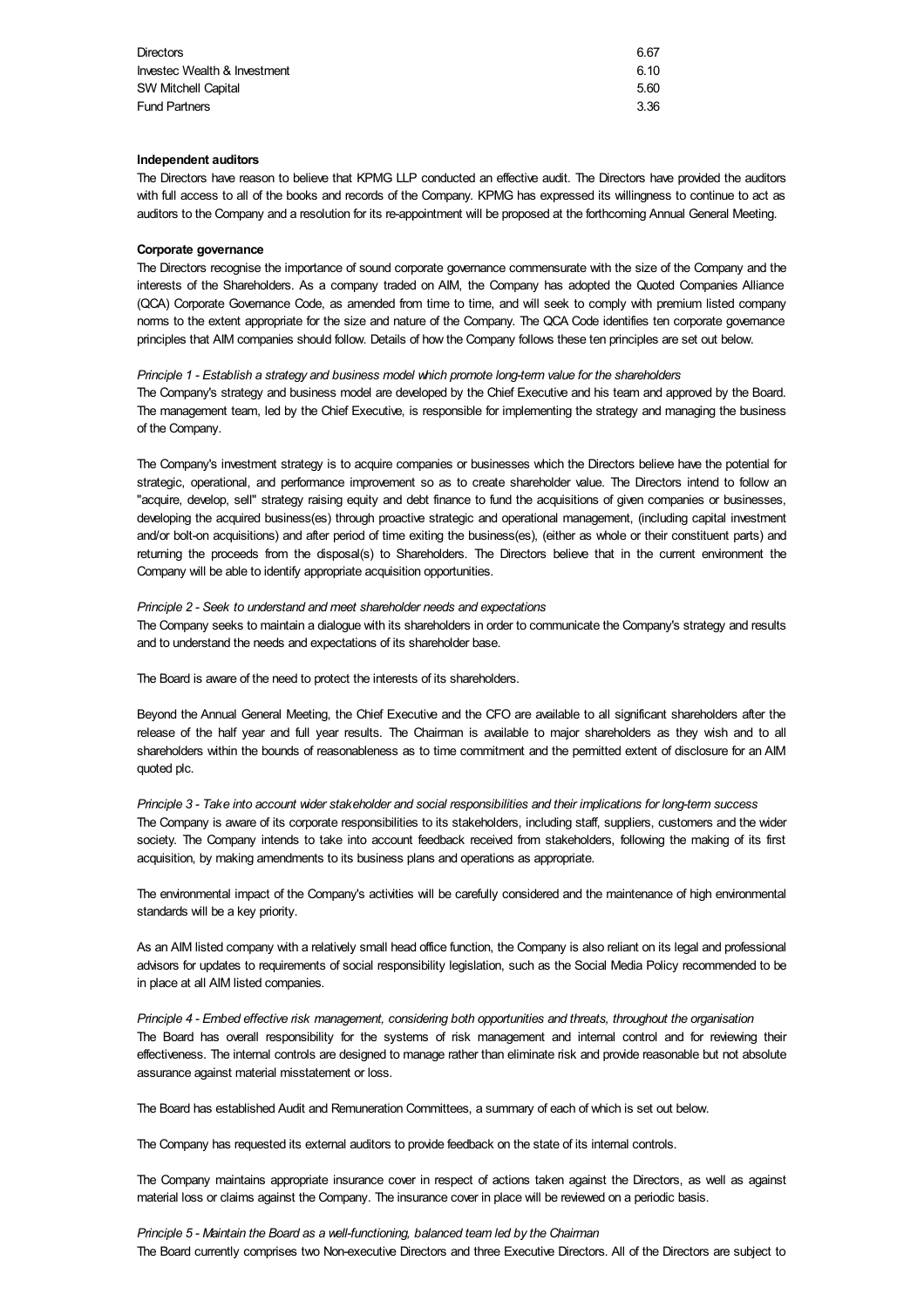election by shareholders at the first Annual General Meeting after their appointment to the Board and will continue to seek reelection at least once every three years.

The Board is responsible to the shareholders for the proper management of the Company and meets at least five times a year to set the strategy of the Company and review the operational and financial performance of the Company.

The Board considers itself sufficiently independent. The QCA Code suggests that a board should have at least two independent Non-executive Directors. The Board have considered each Non-executive Director's length of service and interests in the share capital of the Company and consider that Mr Williams and Mr Dowling are independent. Whilst the Company is guided by the provisions of the QCA Code in respect of the independence of directors, it gives regard to the overall effectiveness and independence of the contribution made by directors to the Board in considering their independence and does not consider a director's period of service in isolation to determine this independence.

In light of the proposed acquisition, the Company has considered the Board composition, including whether to appoint one or more additional non-executive directors at the time it makes the acquisition, having regard to the expected size of the acquisition and what would be an appropriate size for the Board following the acquisition, in each case assuming the acquisition proceeds. Consequently, the Board intends to appoint a further independent non-executive director following completion of the acquisition, if it proceeds.

The Executive Directors work full time for the Company. The two Non-executive Directors are required to dedicate appropriate time, varying from four days (or equivalent) per month for the Chairman and two to three days (or equivalent) per month for the other Non-executive Director, to the Company.

The Company has put in place Audit and Remuneration committees. A summary of the terms of reference for each committee is set out under principle nine below.

During the period from the date on which the Company's ordinary shares were admitted to trading on AIM in March 2018 and 31 March 2019 there were seven Board meetings attended by all members of the Board.

Principle 6 - Ensure that between them the Directors have the necessary up-to-date experience, skills and capabilities Directors who have been appointed to the Board have been chosen because of the skills and experience they offer and their personal qualities and capabilities.

The Board will regularly review the composition of the Board to ensure that it has the necessary breadth and depth of skills to support the ongoing strategy of the Company.

The Chairman and the Company Secretary will ensure each Director's skillset is kept up to date. During the course of the year, the Directors have received and will continue to receive updates from the Company Secretary in relation to corporate governance matters. Each Director takes responsibility for maintaining his or her own skill set, which includes roles and experience with other boards and organisations as well as formal training and seminars.

Non-executive Directors have a contractual right to receive external advice, at the Company's expense, when necessary.

*Principle 7 - Evaluate Board performance based on clear and relevant objectives, seeking continuous improvement* The Non-executive Directors will monitor the personal and corporate performance of the Chief Executive, including asking the Company's senior management, auditors, and other advisors to report on his performance.

The Board intends to undertake an executive salary benchmarking exercise following completion of the acquisition, should it proceed, for the purpose of determining what shall constitute a competitive market salary rate and pension contribution for the Executive Directors having regard to peer companies in a similar market and the skills and experience of the Executive Directors and the duties and roles to be undertaken by them. The fees payable to the Non-executive Directors will also be reviewed at the same time.

The Directors believe that the Company's remuneration policies should be set to promote long-term value creation through transparent alignment with the agreed corporate strategy and that such policies should support performance, encourage the underlying sustainable financial health of the business and promote sound risk management for the success of the Company and to the benefit of all its stakeholders. The Directors believe that this is in line with best practice and that this review will be carried out following completion of the acquisition, should it proceed, to ensure that the remuneration structure is appropriate for the specific business of the Group as it will be enlarged following such acquisition.

The Board intends to implement a process for evaluation of its own performance, its committees and individual directors, including the Chairman. The Board will create a set of an evaluation criteria and intends to commence an annual evaluation process during the course of the current financial year. The Board also intends to review the structure of its committees following completion of the acquisition, should it proceed, for the purposes of determining whether to implement a formal nomination committee to, amongst other matters, lead the process for Director appointments and re-appointment and overseeing the Board evaluation process and succession planning. These matters are currently considered by the Board as a whole.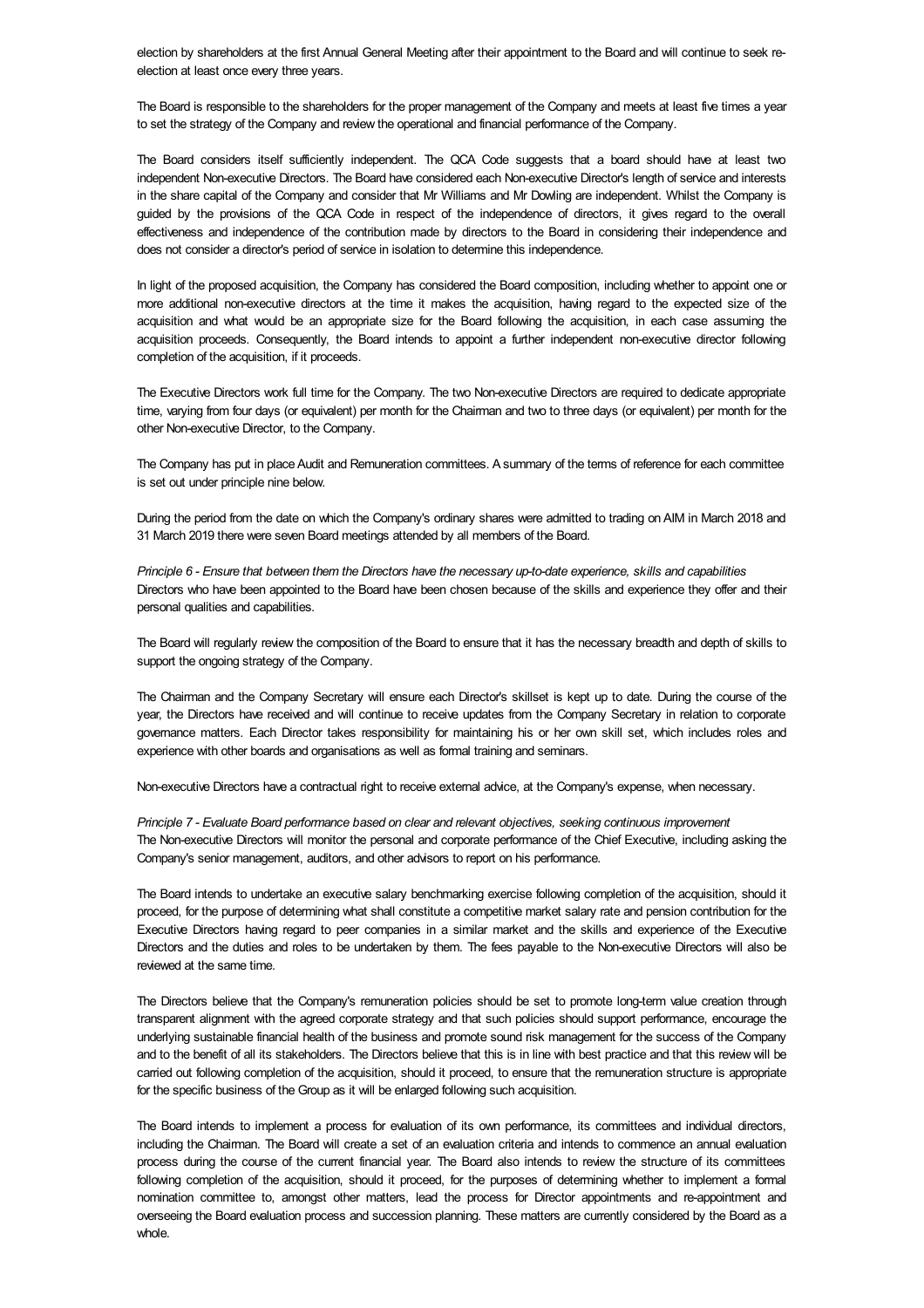#### *Principle 8 - Promote a corporate culture that is based on ethical values and behaviours*

The Company has been set up to offer a differentiated management and ownership approach for industrial businesses where the strategic and operational expertise of its team combines with that of the company's management to drive and enable improvements that create long-term shareholder value.

The Company is focused on principled performance, and transparent reporting from the businesses to the Board, and from the Board to the shareholders and advisors through regular meetings, presentations, the annual report and at the Annual General Meeting.

The Company's approach begins with the belief that many companies have the potential to achieve material margin improvement and operational growth. By focusing on providing the right leadership, empowering and incentivising management teams and investing intelligently, businesses can sustainably grow strong businesses with sound fundamentals, creating value for shareholders.

Senior management are encouraged to take personal responsibility for achieving the Company's objectives and to act with openness, integrity and trust. Staff are encouraged to ask for help, admit to their mistakes and put things right. The Company does not operate a blame culture. The Non-executive Directors are encouraged to have open dialogues with senior management about their opinions and concerns.

The Company intends to recruit and screen employees based on integrity, as well as competence. Employees will be welltreated when they leave or retire.

# Principle 9 - Maintain governance structures and processes that are fit for purpose and support good decision-making by the *Board*

The Board has overall responsibility for the strategic direction and performance of the Company. The Executive Directors have day-to-day responsibility for the operation of the Company's businesses and implementing the strategy of the Board.

The Board meets at least five times per year. The Board is provided with detailed financial reports of the Company's financial performance on a regular monthly basis with more frequent updates if required. Detailed written reports are provided one week prior to the Company's Board meetings. Written recommendations from the Executive Director are delivered in a timely manner with supporting documentation, supplemented as required by reports from external professional advisers so that the Board can constructively challenge recommendations before making decisions.

The Chief Executive Officer and the Chairman are the primary points of contact for the shareholders and are available to answer queries over the phone or via email from shareholders throughout the year.

The Company has Audit and Remuneration Committees. The Chairman is a member of the Audit Committee and chairs the Remuneration Committee. Mr Dowling is a member and chairman of the Audit Committee and a member of the Remuneration Committee. Formal terms of reference have been agreed for both Board committees. The responsibilities of each of these have been summarised below.

### **Audit Committee**

Once the company has made its first acquisition it will:

- § meet at least three times a year and otherwise as required, with the external auditor in attendance.
- § monitor the integrity of the financial statements of the Company and review and challenge where necessary the application of significant accounting policies.
- review any other statements requiring Board approval which contain financial information.
- § keep under review the Company's internal financial controls systems that identify, assess, manage and monitor financial risks and other internal control and risk management systems.
- § review the adequacy and security of the Company's arrangements for its employees and contractors to raise concerns, in confidence, about possible wrongdoing in financial reporting or other matters.
- consider annually whether the Company should have an internal audit function.
- § consider and make recommendations to the Board, to be put to shareholders for approval at the Annual General Meeting, in relation to the appointment, re-appointment and removal of the Company's external auditor.
- § report formally to the Board on its proceedings after each meeting on all matters within its duties and responsibilities and formally report to the Board on how it has discharged its responsibilities.

The Chairman of the committee will attend the Annual General Meeting.

#### Remuneration Committee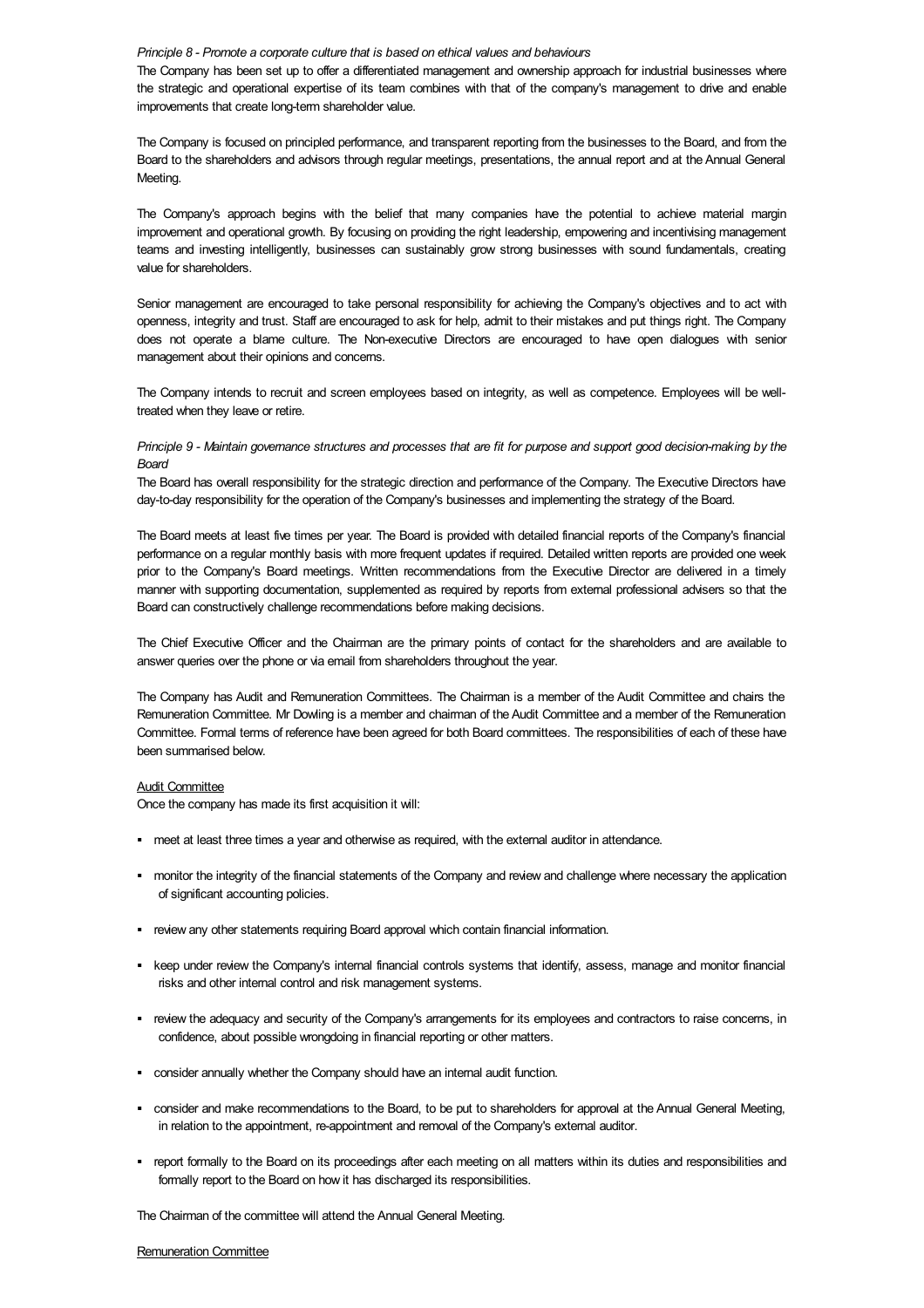Have responsibility for devising the remuneration policy for all Executive Directors and the Chairman. Once the company has made its first acquisition, it will:

- § recommend and monitor the level and structure of remuneration for senior management.
- review the on-going appropriateness and relevance of the remuneration policy.
- § report to the Board on its proceedings after each meeting on all matters within its duties and responsibilities and make recommendations to the Board.
- § ensure that appropriate provisions regarding disclosure of remuneration information are fulfilled and produce a report of the Company's remuneration policy and practices for inclusion in the Company's annual report.

The Chairman of the committee will attend the Annual General Meeting.

# Principle 10 - Communicate how the Company is governed and is performing by maintaining a dialogue with shareholders and *other relevant stakeholders*

Beyond the Annual General Meeting, the Chief Executive and the CFO are available to all significant shareholders after the release of the half year and full year results. The Chairman is available to major shareholders as they wish and to all shareholders within the bounds of reasonableness as to time commitment and the permitted extent of disclosure for an AIM quoted plc.

The Chief Executive and the Chairman are the primary points of contact for the shareholders and are available to answer queries over the phone or via email from shareholders throughout the year.

There is a strong focus on transparent reporting in the half year interim results and annual report, including the challenges faced by the Company both in the reporting periods and in the future.

The website of the Company will be regularly updated. Once available, the Company's financial reports and annual reports will be located under the "Financial Results and Reports" section of the Company's website. Notices of the General Meetings of the Company will be located under the "AGM and General Meetings" section of the Company's website.

The results of voting on all resolutions at future general meetings will be posted to the Company's website on a timely basis, including any actions to be taken as a result of resolutions of which votes against have been received by a significant proportion of votes.

The Company intends to include a remuneration committee report and audit committee report in its next annual report.

### **Audit Committee**

The Audit Committee is responsible for assisting the Board's oversight of the integrity of the financial statements and other financial reporting, the independence and performance of the auditors, the regulation and risk profile of the Group and the review and approval of any related party transactions. The Audit Committee may hold private sessions with management and the external auditor without management present.

The Audit Committee is chaired by Christopher Dowling and its other member is Robin Williams.

## **Remuneration Committee**

The Remuneration Committee shall be responsible for considering all material elements of remuneration policy, the remuneration and incentivisation of Executive Directors and senior management and to make recommendations to the Board on the framework for executive remuneration and its cost. The role of the Remuneration Committee is to keep under review the Company's remuneration policies to ensure that the Company attracts, retains and motivates the most qualified talent who will contribute to the long-term success of the Company.

The Remuneration Committee is chaired by Robin Williams and its other member is Christopher Dowling.

### **Share dealing**

The Company has adopted, with effect from admission of its shares to AIM, a share dealing policy regulating trading and confidentiality of inside information for the Directors and other persons discharging managerial responsibilities (and their persons closely associated) which contains provisions appropriate for a company whose shares are admitted to trading on AIM (particularly relating to dealing during closed periods which will be in line with the EU Market Abuse Regulation (No. 596/2014)). The Company takes reasonable steps to ensure compliance by the Directors and any relevant employees with the terms of that share dealing policy. The Directors believe that the share dealing policy adopted by the Board is appropriate for a company quoted on AIM. The Board complies with Rule 21 of the AIM Rules for Companies relating to directors' dealings and takes reasonable steps to ensure compliance by the Company's "applicable employees" (as defined in the AIM Rules for Companies).

# **Relationswith shareholders**

The Directors are always available for communication with shareholders and all shareholders have the opportunity, and are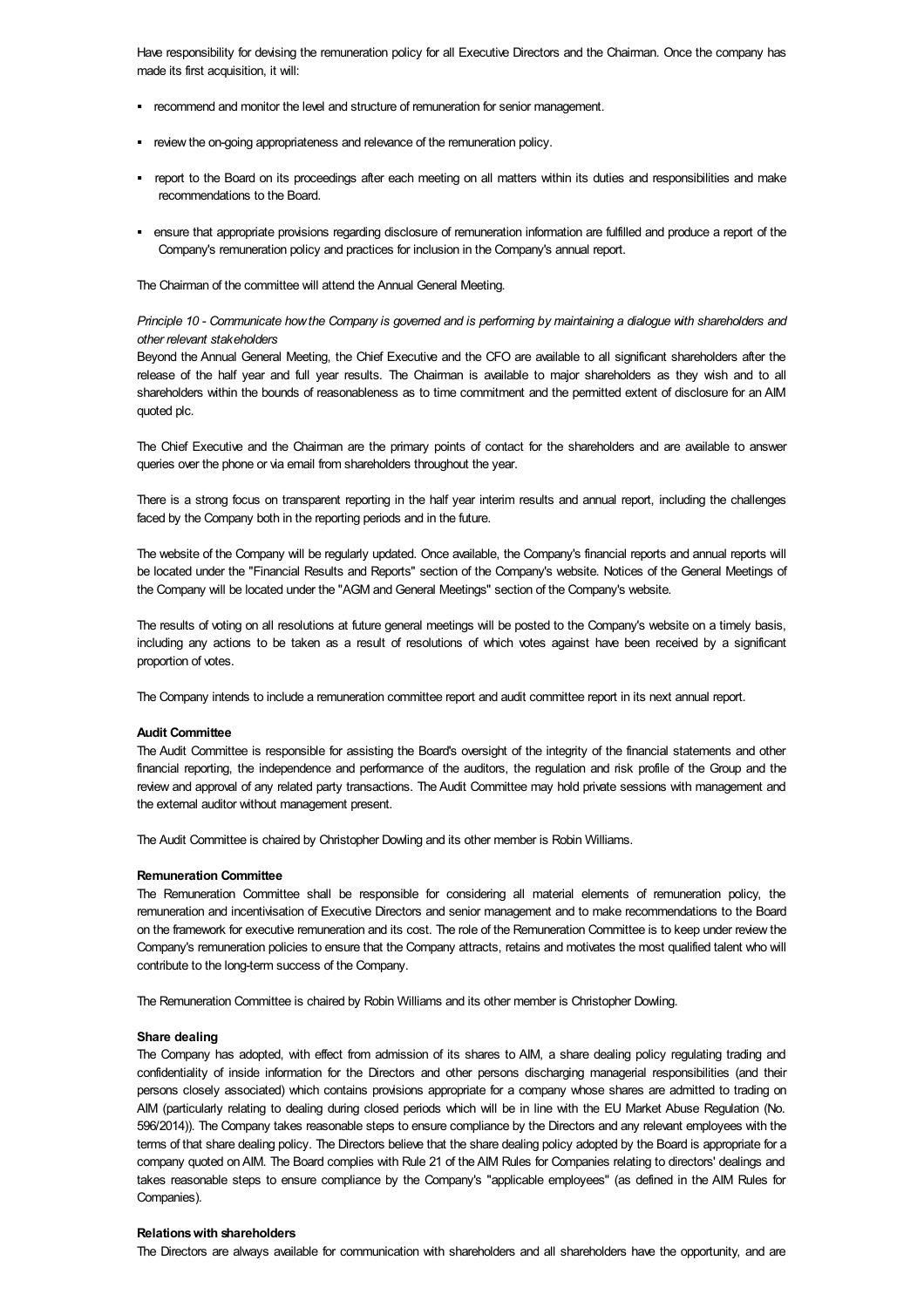encouraged, to attend and vote at the Annual General Meetings of the Company during which the Board will be available to discuss issues affecting the Company. The Board stays informed of shareholders' views via regular meetings and other communications they may have with shareholders.

### **Statement of going concern**

The financial statements of Stirling Industries plc group and company have been prepared on a going concern basis.

As discussed in the strategic report, the Directors of Stirling Industries plc are in advanced discussions concerning the Company's first acquisition, and are seeking the necessary equity funding to enable them to execute definitive legal documentation with respect to the acquisition. The Company expects to be able to update the market in the days leading up to the AGM to be held on 30 September 2019.

As part of the due diligence process for the acquisition, the Directors have prepared detailed forecast models covering the period to 31 December 2021. In the event that the equity and debt necessary for the acquisition to proceed are raised and the acquisition completes, based on these forecasts for the Group, the Directors consider that the Group will have sufficient resources to continue as a going concern for the period covered by those forecasts.

In the event that the necessary funding is confirmed and definitive legal documentation is signed, the acquisition will be subject to the approval of the Company's shareholders at a general meeting.

In accordance with the AIM Rules for Companies, if the Company has not made an acquisition or has not substantially implemented its Investment Policy within 18 months of admission to the AIM market, which occurred on 6 March 2018, the Company is required to seek shareholder approval for its Investment Policy at the next Annual General Meeting of the Company and at each subsequent Annual General Meeting until such time as there has been an acquisition or the Investment Policy has been substantially implemented (such a resolution being referred to hereafter as a 'Continuation Vote').

Given that the acquisition, if it proceeds, will not have completed before 6 September 2019, the Company will not have made an acquisition within 18 months after admission of its shares to the AIM market and the Company is therefore required to put a Continuation Vote to its shareholders at the Annual General Meeting to be held on the 30 September 2019. If, by that date, the definitive legal documentation has not yet been signed, either i) if the Continuation Vote is passed, the Directors will formulate a proposal for investors to subscribe for new equity to allow the Company to continue in fulfilment of its objectives for at least the next 12 months from the date of approval of these financial statements or ii) if the Continuation Vote is not passed, the Directors will formulate a proposal for shareholders to vote for either an amendment to the Investment Policy or a proposal to return funds to shareholders.

In the event that the proposed acquisition does not complete, the Directors have confirmed that, assuming no material additional due diligence costs that may be required on new potential acquisitions, sufficient cash resources exist to meet the running costs of the Group and its financial obligations as they fall due for a period of 12 months from the date of signing these financial statements. However, in the event that the proposed acquisition is not signed but the Investment Policy is approved, then in order to undertake significant due diligence on new investment opportunities, the Group would require additional equity funding to pursue its current Investment Policy.

As set out above, the Group's continuation is dependent on shareholder approval, whether to make an acquisition or to continue to seek other opportunities. The reliance on shareholder approval constitutes a material uncertainty that may cast significant doubt on the Company's ability to continue as a going concern. The financial statements do not include any adjustments that would result from the basis of preparation being inappropriate.

#### **Internal control**

The Board is responsible for establishing and maintaining the Company's system of internal control and reviewing its effectiveness. Internal control systems are designed to meet the particular needs of the Company and the particular risks to which it is exposed. The procedures are designed to manage rather than eliminate risk and by their nature can only provide reasonable but not absolute assurance against material misstatement or loss.

The Board has reviewed the Company's risk management and control systems and believes that the controls are satisfactory given the nature and size of the Company.

#### **Financial risk profile**

The Company's financial instruments comprise mainly of cash and various items such as payables and receivables that arise directly from the Company's operations. Details of the risks relevant to the Group are included in the notes to the financial statements on page 15.

### **Political donations**

The Group did not make any political donations or incur any political expenditure during the year period.

#### **Statement as to disclosure of information to auditors**

So far as the Directors are aware, there is no relevant audit information (as defined by Section 418 of the Companies Act 2006) of which the Group's auditors are unaware, and each Director has taken all the steps that he or she ought to have taken as a Director in order to make himself or herself aware of any relevant audit information and to establish that the Group's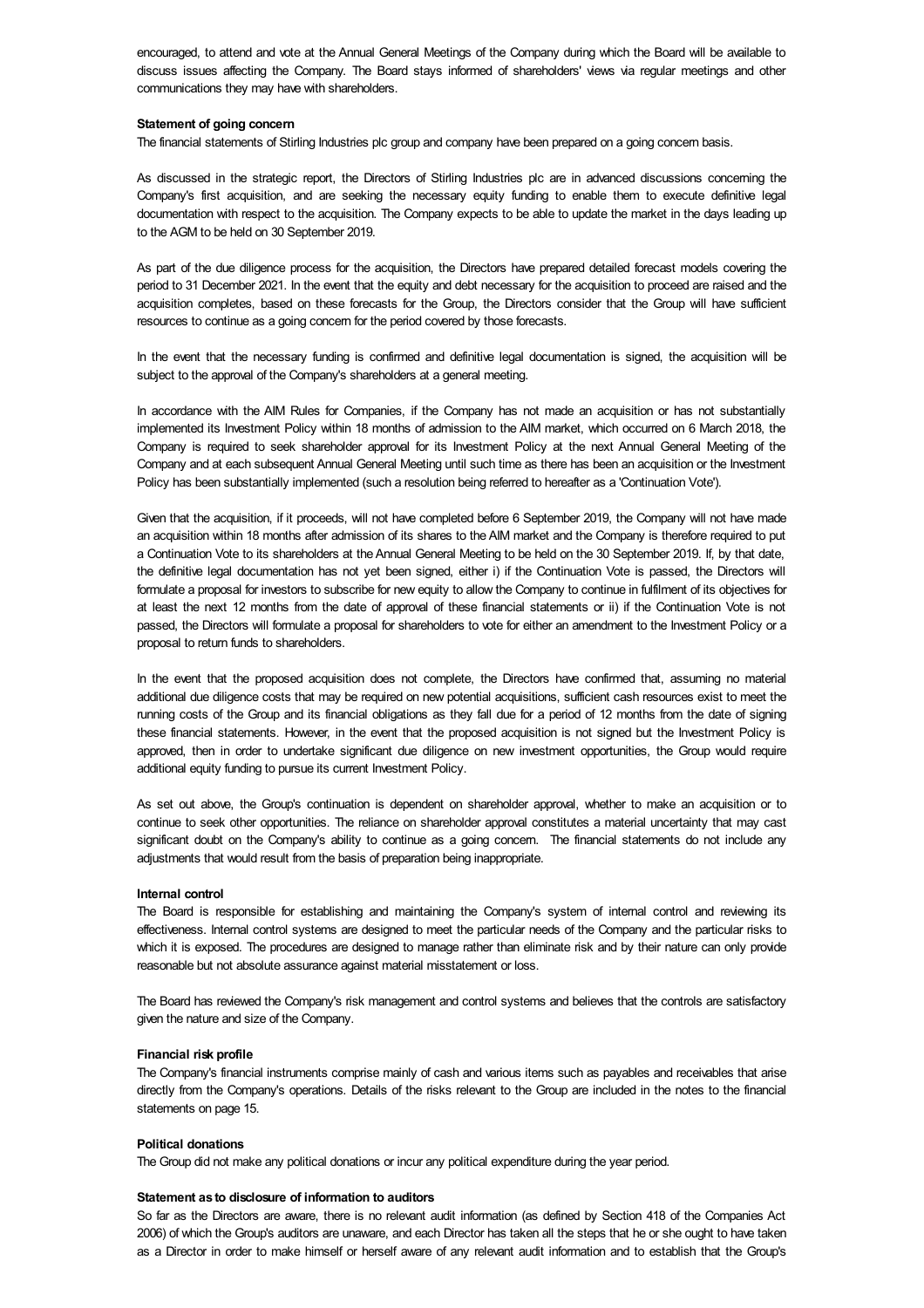### **Auditors**

The auditors, KPMG LLP, will be proposed for re-appointment at the forthcoming Annual General Meeting.

#### **Directors' indemnities**

As permitted by the Articles of Association, the Directors have the benefit of an indemnity which is a qualifying third party indemnity provision as defined by Section 234 of the Companies Act 2006. The indemnity was in force throughout the last financial year and is currently in force. The Company also purchased and maintained throughout the financial year Directors' and Officers' liability insurance in respect of itself and its Directors.

This confirmation is given and should be interpreted in accordance with the provisions of s418 of the Companies Act 2006.

**On behalf of the Board: J ECurin Director 2 September 2019**

# **Statement of Directors' responsibilities**

The directors are responsible for preparing the Annual Report and the Group and parent Company financial statements in accordance with applicable law and regulations.

Company law requires the Directors to prepare Group and parent Company financial statements for each financial year. Under the AIM Rules for Companies of the London Stock Exchange they are required to prepare the Group financial statements in accordance with International Financial Reporting Standards as adopted by the EU (IFRSs as adopted by the EU) and applicable law and they have elected to prepare the parent Company financial statements on the same basis.

Under company law the Directors must not approve the financial statements unless they are satisfied that they give a true and fair view of the state of affairs of the Group and parent Company and of their profit or loss for that period. In preparing each of the Group and parent Company financial statements, the directors are required to:

- § select suitable accounting policies and then apply them consistently;
- make judgements and estimates that are reasonable, relevant and reliable;
- state whether they have been prepared in accordance with IFRSs as adopted by the EU;
- assess the Group and parent Company's ability to continue as a going concern, disclosing, as applicable, matters related to going concern; and
- § use the going concern basis of accounting unless they either intend to liquidate the Group or the parent Company or to cease operations, or have no realistic alternative but to do so.

The Directors are responsible for keeping adequate accounting records that are sufficient to show and explain the parent Company's transactions and disclose with reasonable accuracy at any time the financial position of the parent Company and enable them to ensure that its financial statements comply with the Companies Act 2006. They are responsible for such internal control as they determine is necessary to enable the preparation of financial statements that are free from material misstatement, whether due to fraud or error, and have general responsibility for taking such steps as are reasonably open to them to safeguard the assets of the Group and to prevent and detect fraud and other irregularities.

Under applicable law and regulations, the Directors are also responsible for preparing a Strategic Report and a Directors' Report that complies with that law and those regulations.

The Directors are responsible for the maintenance and integrity of the corporate and financial information included on the Company's website. Legislation in the UK governing the preparation and dissemination of financial statements may differ from legislation in other jurisdictions.

# **Independent auditor's report to the members of Stirling Industries plc**

# **1. Our opinion isunmodified**

We have audited the financial statements of Stirling Industries PLC ("the Group") for the period from incorporation to 31 March 2019 which comprise the Consolidated statement of profit and loss and other comprehensive income, Consolidated statement of financial position, Consolidated statement of changes in equity, Consolidated statement of cash flows, Company's statement of financial position, Company's statement of changes in equity, Company's statement of cash flows, and the related notes, including the accounting policies in note 2.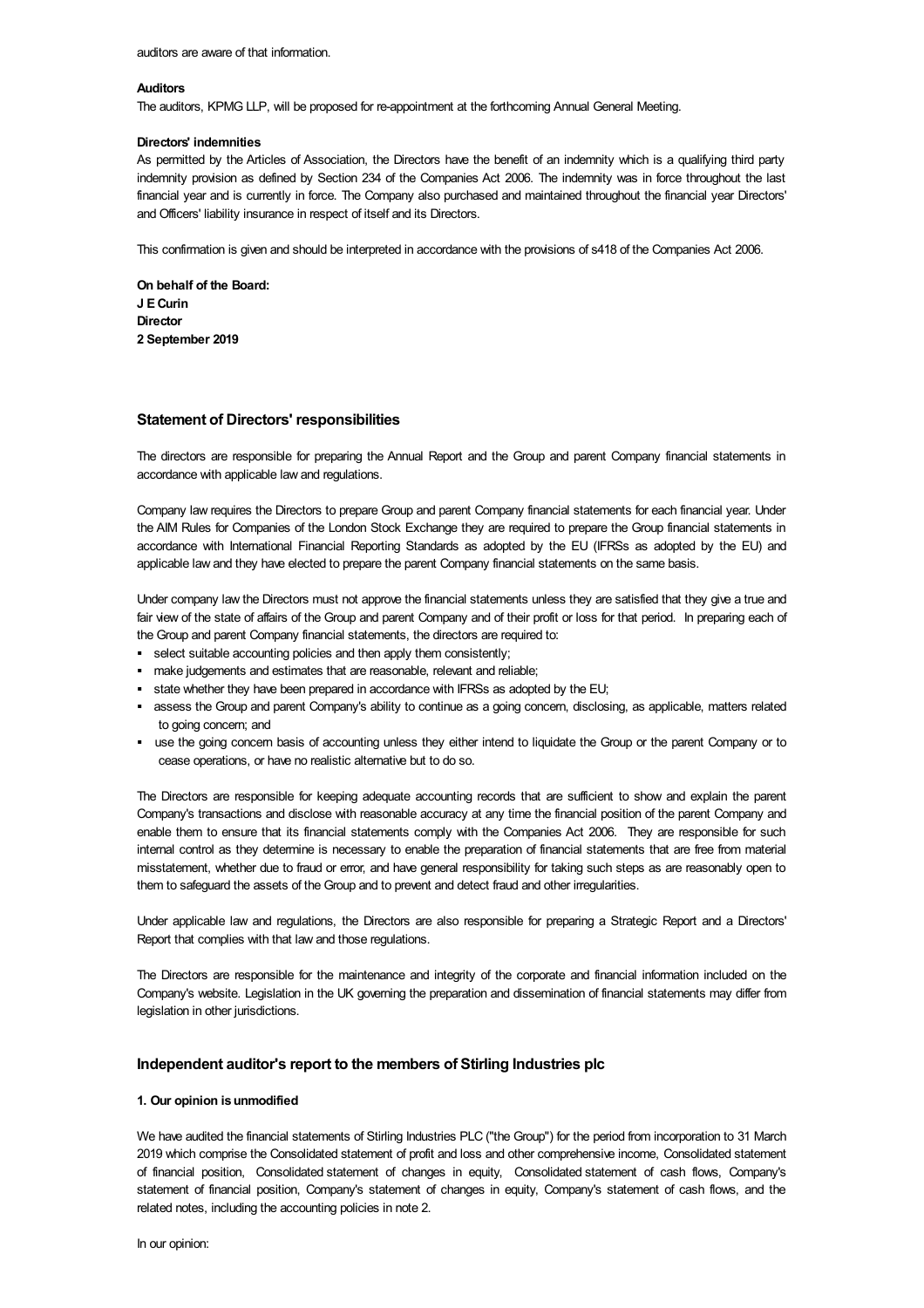- the financial statements give a true and fair view of the state of the Group's and of the parent Company's affairs as at 31 March 2019 and of the Group's loss for the period then ended;
- the Group financial statements have been properly prepared in accordance with International Financial Reporting Standards as adopted by the European Union (IFRSs as adopted by the EU);
- § the parent Company's financial statements have been properly prepared in accordance with IFRSs as adopted by the EU and as applied in accordance with the provisions of the Companies Act 2006; and
- § the financial statements have been prepared in accordance with the requirements of the Companies Act 2006.

### *Basis for opinion*

We conducted our audit in accordance with International Standards on Auditing (UK) ("ISAs (UK)") and applicable law. Our responsibilities are described below. We have fulfilled our ethical responsibilities under, and are independent of the Group in accordance with, UK ethical requirements including the FRC Ethical Standard as applied to listed entities. We believe that the audit evidence we have obtained is a sufficient and appropriate basis for our opinion.

| Overview                                              |                         |
|-------------------------------------------------------|-------------------------|
| Materiality:<br>Group financial statements as a whole | £210,000                |
|                                                       | 4.8% of loss before tax |
| Coverage                                              | 100% of loss before tax |
| <b>Material uncertainty</b>                           | Going Concern           |

### **2. Material uncertainty related to going concern**

| <b>Material Uncertainty</b>                                                                                                                                                                                                                                            | The risk                                                                                                                                                                                                                                                                                                                                                                           | Our response                                                                                                                                                                                                                                                                                   |
|------------------------------------------------------------------------------------------------------------------------------------------------------------------------------------------------------------------------------------------------------------------------|------------------------------------------------------------------------------------------------------------------------------------------------------------------------------------------------------------------------------------------------------------------------------------------------------------------------------------------------------------------------------------|------------------------------------------------------------------------------------------------------------------------------------------------------------------------------------------------------------------------------------------------------------------------------------------------|
| Going concern                                                                                                                                                                                                                                                          | Disclosure quality                                                                                                                                                                                                                                                                                                                                                                 | Assessing transparency                                                                                                                                                                                                                                                                         |
| We draw attention to note 2 to<br>the financial statements which                                                                                                                                                                                                       | Group and parent Company                                                                                                                                                                                                                                                                                                                                                           | Our procedures included:                                                                                                                                                                                                                                                                       |
| indicates that the Group's<br>continuation is dependent on<br>shareholder approval, whether<br>to make an acquisition or to<br>continue to seek other<br>opportunities.<br>The reliance on shareholder<br>approval constitutes a material<br>uncertainty that may cast | There is little judgement<br>involved in the directors'<br>conclusion that the risks and<br>circumstances described in<br>note 2 to the financial<br>statements represent a material<br>uncertainty over the ability of<br>the Group and Company to<br>continue as a going concern for<br>a period of at least a year from<br>the date of approval of the<br>financial statements. | Assessing the<br>٠<br>completeness and<br>accuracy of the matters<br>covered in the going<br>concern disclosure by<br>critically assessing the<br>disclosures in respect of<br>going concern within the<br>financial statements, with<br>respect to our knowledge of<br>the relevant facts and |
| significant doubt on the group's<br>and the parent company's<br>ability to continue as a going                                                                                                                                                                         |                                                                                                                                                                                                                                                                                                                                                                                    | circumstances developed<br>during our audit work.                                                                                                                                                                                                                                              |
| concern.                                                                                                                                                                                                                                                               | However, clear and full<br>disclosure of the facts and the<br>directors' rationale for the use of                                                                                                                                                                                                                                                                                  |                                                                                                                                                                                                                                                                                                |
| Our opinion is not modified in<br>respect of this matter                                                                                                                                                                                                               | the going concern basis of<br>preparation, including that there<br>is a related material<br>uncertainty, is a key financial<br>statement disclosure and so<br>was the focus of our audit in<br>this area. Auditing standards<br>require that to be reported as a<br>key audit matter.                                                                                              |                                                                                                                                                                                                                                                                                                |

# **3. Other key Audit Matters: including our assessment of risksof material misstatement**

Key audit matters are those matters that, in our professional judgment, were of most significance in the audit of the financial statements and include the most significant assessed risks of material misstatement (whether or not due to fraud) identified by us, including those which had the greatest effect on: the overall audit strategy; the allocation of resources in the audit; and directing the efforts of the engagement team. These matters were addressed in the context of our audit of the financial statements as a whole, and in forming our opinion thereon, and we do not provide a separate opinion on these matters. Except for the matter described in the Material Uncertainty Related to Going Concern section, we have determined that there are no other key audit matters to communicate in our report.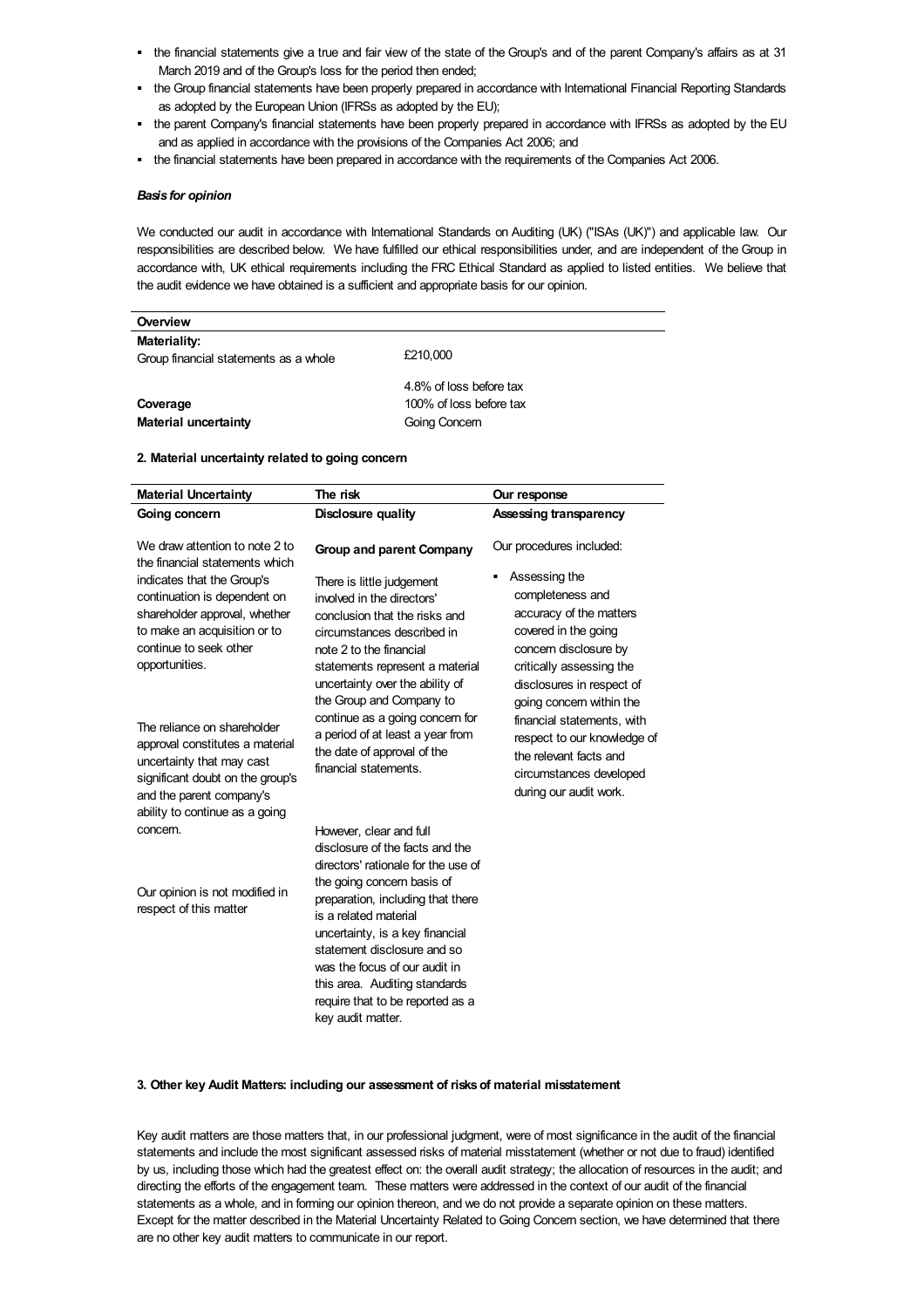### **4. Our application of materiality and an overview of the scope of our audit**

Materiality for the Group financial statements as a whole was set at £210,000, determined with reference to a benchmark of Group's loss before tax of £4,330,741, of which it represents 4.8%.

Materiality for the parent company financial statements as a whole was set at £200,000, determined with reference to a benchmark of loss before tax, of which it represents 4.6%.

We agreed to report to the Audit Committee any corrected or uncorrected identified misstatements exceeding £10,000, in addition to other identified misstatements that warranted reporting on qualitative grounds.

The Group team performed the audit of the Group as if it was a single aggregated set of financial information. The audit was performed using the materiality levels set out above and was all performed at the group's head office in London.

### **5. We have nothing to report on the other information in the Annual Report**

The directors are responsible for the other information presented in the Annual Report together with the financial statements. Our opinion on the financial statements does not cover the other information and, accordingly, we do not express an audit opinion or, except as explicitly stated below, any form of assurance conclusion thereon.

Our responsibility is to read the other information and, in doing so, consider whether, based on our financial statements audit work, the information therein is materially misstated or inconsistent with the financial statements or our audit knowledge. Based solely on that work we have not identified material misstatements in the other information.

# *Strategic report and directors' report*

Based solely on our work on the other information:

- we have not identified material misstatements in the strategic report and the directors' report;
- § in our opinion the information given in those reports for the financial period is consistent with the financial statements; and
- in our opinion those reports have been prepared in accordance with the Companies Act 2006.

### **6. We have nothing to report on the other matterson which we are required to report by exception**

Under the Companies Act 2006, we are required to report to you if, in our opinion:

- adequate accounting records have not been kept by the parent Company, or returns adequate for our audit have not been received from branches not visited by us; or
- § the parent Company financial statements are not in agreement with the accounting records and returns; or
- certain disclosures of directors' remuneration specified by law are not made; or
- § we have not received all the information and explanations we require for our audit.

We have nothing to report in these respects.

#### **7. Respective responsibilities**

## *Directors' responsibilities*

As explained more fully in their statement set out above, the directors are responsible for: the preparation of the financial statements including being satisfied that they give a true and fair view; such internal control as they determine is necessary to enable the preparation of financial statements that are free from material misstatement, whether due to fraud or error; assessing the Group and parent Company's ability to continue as a going concern, disclosing, as applicable, matters related to going concern; and using the going concern basis of accounting unless they either intend to liquidate the Group or the parent Company or to cease operations, or have no realistic alternative but to do so.

#### *Auditor's responsibilities*

Our objectives are to obtain reasonable assurance about whether the financial statements as a whole are free from material misstatement, whether due to fraud or error, and to issue our opinion in an auditor's report. Reasonable assurance is a high level of assurance, but does not guarantee that an audit conducted in accordance with ISAs (UK) will always detect a material misstatement when it exists. Misstatements can arise from fraud or error and are considered material if, individually or in aggregate, they could reasonably be expected to influence the economic decisions of users taken on the basis of the financial statements.

A fuller description of our responsibilities is provided on the FRC's website at [www.frc.org.uk/auditorsresponsibilities](http://www.frc.org.uk/auditorsresponsibilities).

#### **8. The purpose of our audit work and to whom we owe our responsibilities**

This report is made solely to the Company's members, as a body, in accordance with Chapter 3 of Part 16 of the Companies Act 2006. Our audit work has been undertaken so that we might state to the Company's members those matters we are required to state to them in an auditor's report and for no other purpose. To the fullest extent permitted by law, we do not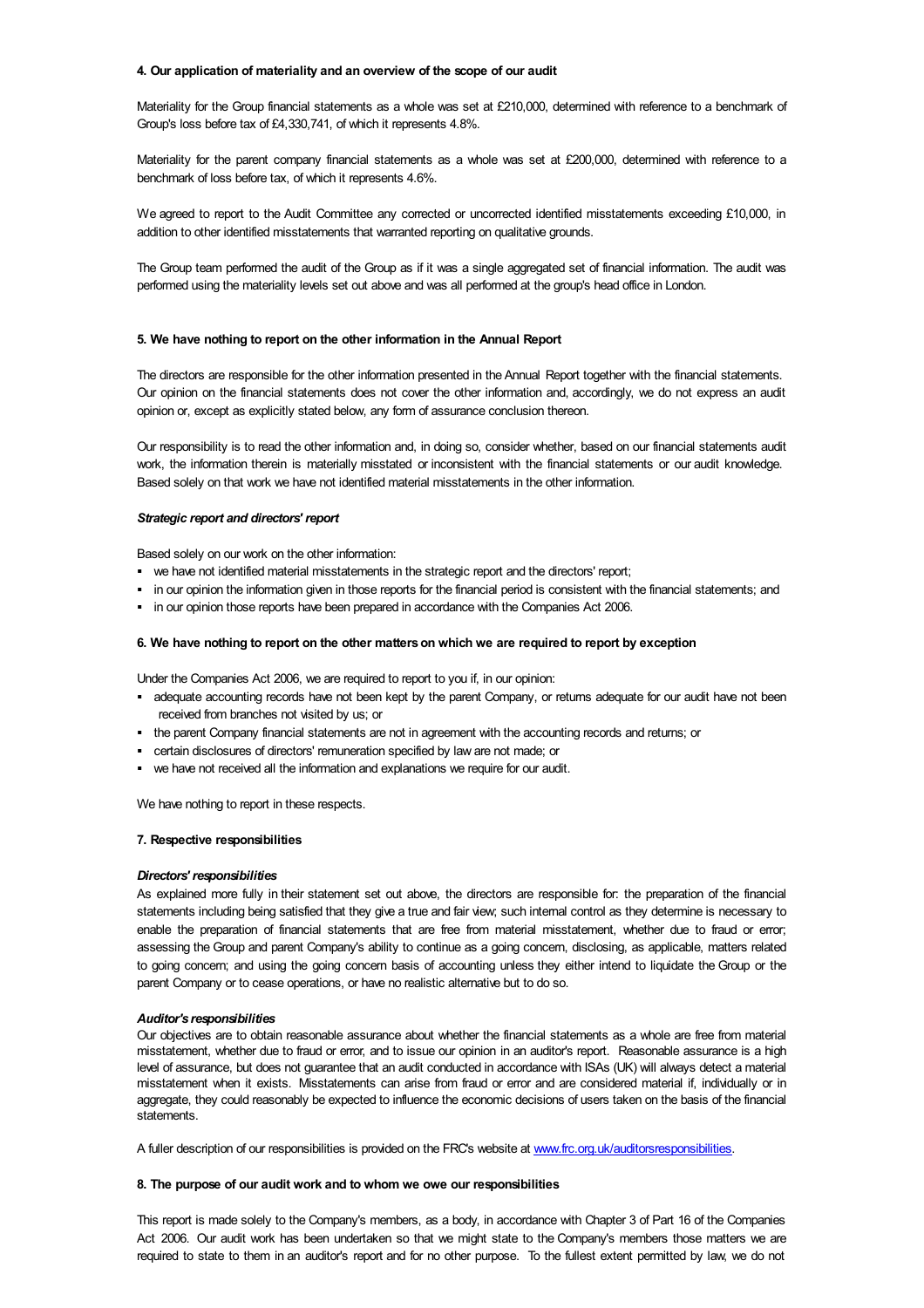accept or assume responsibility to anyone other than the Company and the Company's members, as a body, for our audit work, for this report, or for the opinions we have formed.

# **Lynton Richmond (Senior Statutory Auditor) for and on behalf of KPMG LLP, Statutory Auditor**

*Chartered Accountants* 15 Canada Square London E14 5GL 2 September 2019

# **Consolidated statement of profit or loss**

for the Period 13 February 2018 to 31 March 2019

|                                                          | <b>Notes</b> | Period 13 Feb 18 to<br>31 Mar 19<br>£ |
|----------------------------------------------------------|--------------|---------------------------------------|
| <b>CONTINUING OPERATIONS</b>                             |              |                                       |
| Revenue                                                  |              |                                       |
| Administrative expenses                                  |              | (2, 165, 285)                         |
| Other operating expenses                                 |              | (2, 181, 980)                         |
| <b>OPERATING LOSS</b>                                    |              | (4, 347, 265)                         |
| Finance income                                           | 5            | 16,524                                |
| <b>LOSS BEFORE INCOME TAX</b>                            | 6            | (4,330,741)                           |
| Income tax                                               | 8            |                                       |
| <b>LOSS FOR THE PERIOD</b>                               |              | (4,330,741)                           |
| Earnings per share expressed in pence per share:         | 10           |                                       |
| Basic                                                    |              | (48.49)                               |
| Diluted                                                  |              | (48.49)                               |
| All profits and losses arise from continuing activities. |              |                                       |

There were no items of other comprehensive income in the period.

# **Consolidated statement of financial position**

As at 31 March 2019

|                               | <b>Notes</b> | 31 Mar 19     |
|-------------------------------|--------------|---------------|
|                               |              | £             |
| <b>ASSETS</b>                 |              |               |
| <b>NON-CURRENT ASSETS</b>     |              |               |
| Property, plant and equipment | 11           | 19,923        |
| <b>Investments</b>            | 12           |               |
|                               |              | 19,923        |
| <b>CURRENT ASSETS</b>         |              |               |
| Trade and other receivables   | 13           | 518,167       |
| Cash and cash equivalents     | 14           | 4,003,555     |
|                               |              | 4,521,722     |
| <b>TOTAL ASSETS</b>           |              | 4,541,645     |
| <b>EQUITY</b>                 |              |               |
| <b>SHAREHOLDERS' EQUITY</b>   |              |               |
| Called up share capital       | 16           | 89,310        |
| Share premium                 | 17           | 8,326,835     |
| Retained earnings             | 17           | (4, 330, 741) |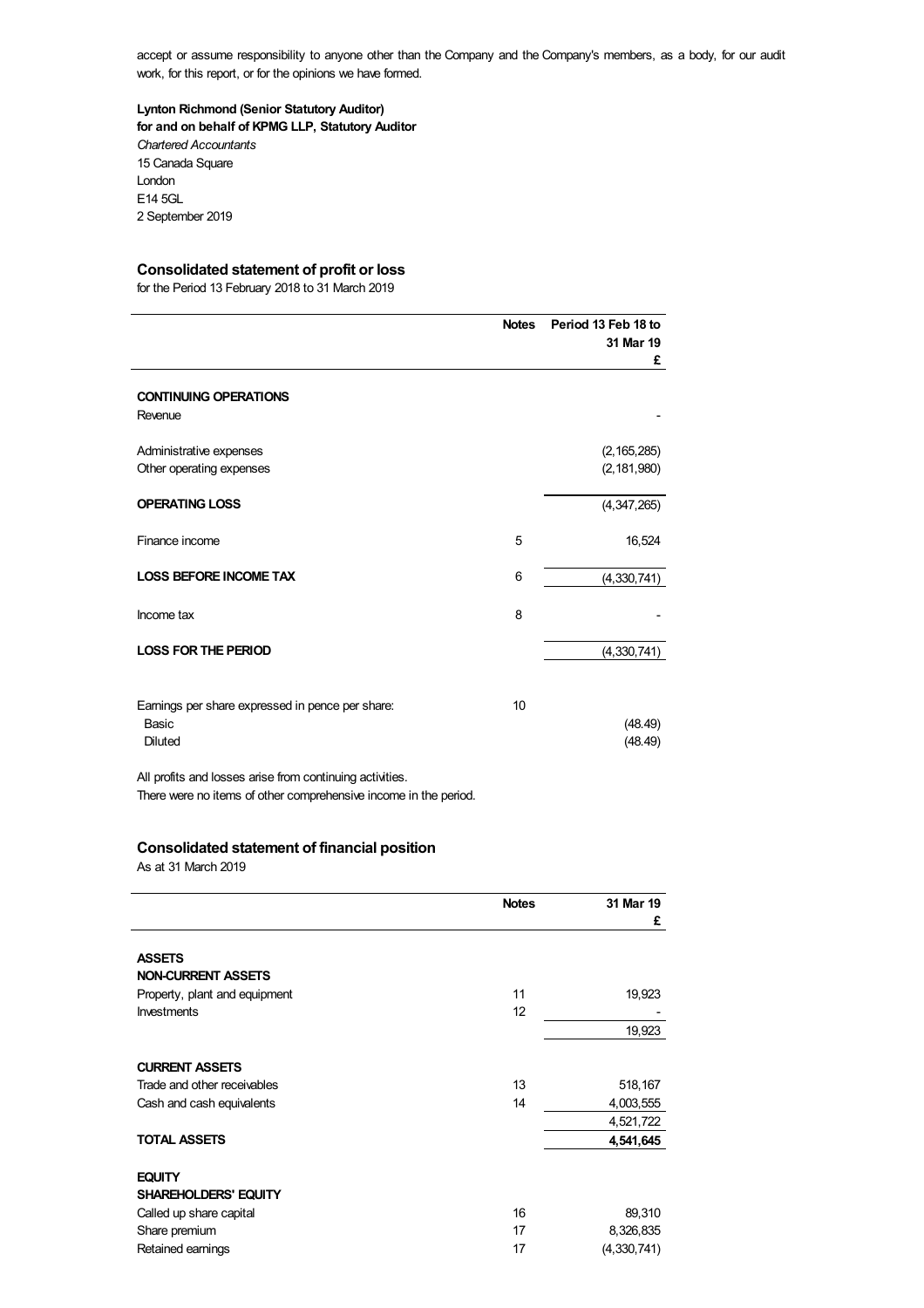| <b>TOTAL EQUITY</b>                                                          |    | 4,085,404 |
|------------------------------------------------------------------------------|----|-----------|
| <b>LIABILITIES</b><br><b>CURRENT LIABILITIES</b><br>Trade and other payables | 18 | 456.241   |
| <b>TOTAL LIABILITIES</b>                                                     |    | 456.241   |
| <b>TOTAL EQUITY AND LIABILITIES</b>                                          |    | 4,541,645 |

# **Company statement of financial position**

As at 31 March 2019

|                                     | <b>Notes</b> | 31 Mar 19   |
|-------------------------------------|--------------|-------------|
|                                     |              | £           |
| <b>ASSETS</b>                       |              |             |
| <b>NON-CURRENT ASSETS</b>           |              |             |
| Property, plant and equipment       | 11           | 19,923      |
| Investments                         | 12           | 1           |
|                                     |              | 19,924      |
| <b>CURRENT ASSETS</b>               |              |             |
| Trade and other receivables         | 13           | 519,432     |
| Cash and cash equivalents           | 14           | 4,003,269   |
|                                     |              | 4,522,701   |
| <b>TOTAL ASSETS</b>                 |              | 4,542,625   |
| <b>EQUITY</b>                       |              |             |
| <b>SHAREHOLDERS' EQUITY</b>         |              |             |
| Called up share capital             | 16           | 89,310      |
| Share premium                       | 17           | 8,326,835   |
| Retained earnings                   | 17           | (4,328,263) |
| <b>TOTAL EQUITY</b>                 |              | 4,087,882   |
| <b>LIABILITIES</b>                  |              |             |
| <b>CURRENT LIABILITIES</b>          |              |             |
| Trade and other payables            | 18           | 454,743     |
| <b>TOTAL LIABILITIES</b>            |              | 454,743     |
| <b>TOTAL EQUITY AND LIABILITIES</b> |              | 4,542,625   |

# **Consolidated statement of changes in equity**

for the Period 13 February 2018 to 31 March 2019

|                            | Called up<br>share capital<br>£ | <b>Share</b><br>premium<br>£ | <b>Retained</b><br>earnings<br>£ | <b>Total equity</b><br>£ |
|----------------------------|---------------------------------|------------------------------|----------------------------------|--------------------------|
| Changes in equity          |                                 |                              |                                  |                          |
| Issue of share capital     | 89,310                          | 8,326,835                    |                                  | 8,416,145                |
| Total comprehensive income |                                 | -                            | (4,330,741)                      | (4,330,741)              |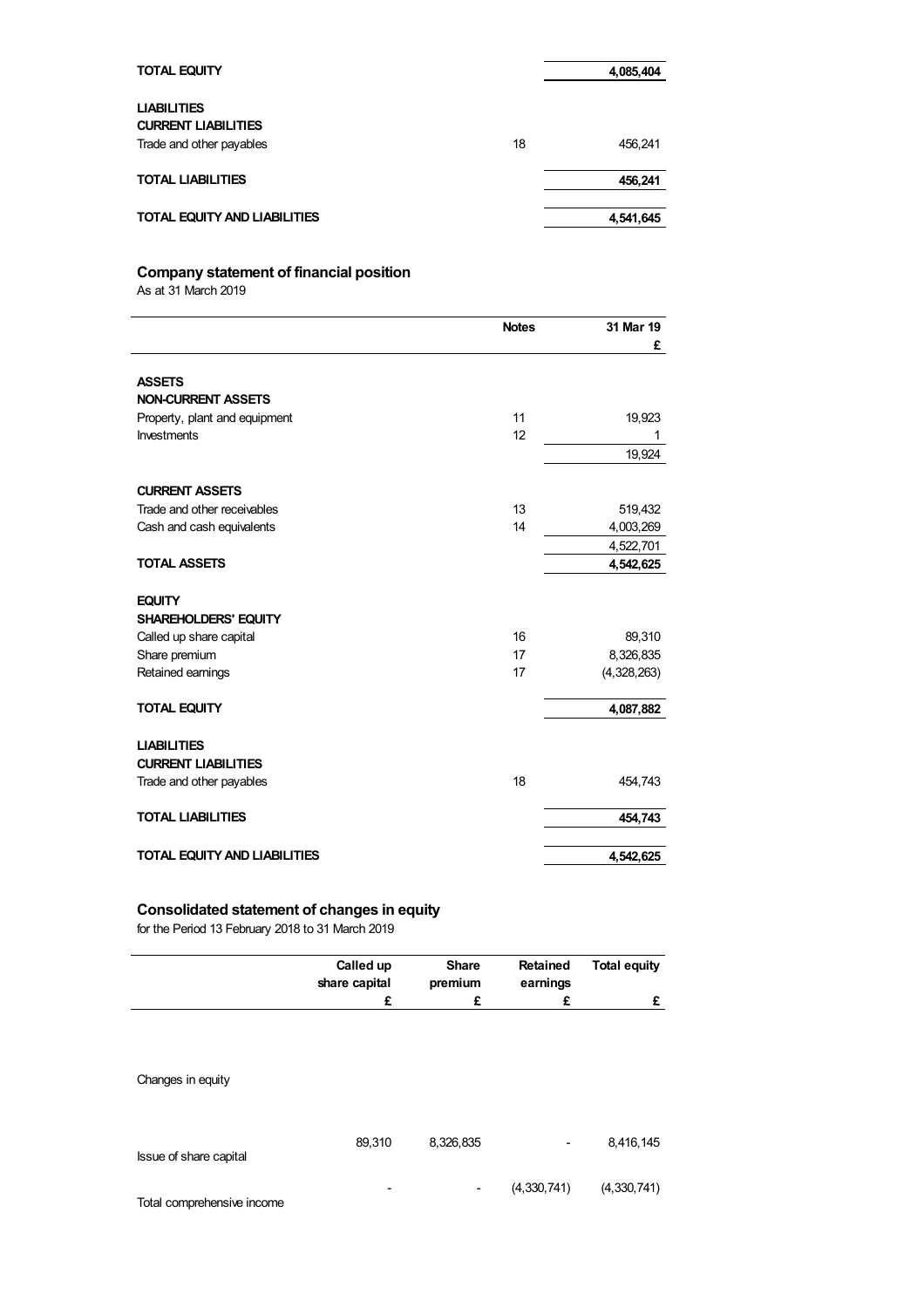| Balance at 31 March 2019 | 89.310 | 8,326,835 | (4,330,741) | 4,085,404 |
|--------------------------|--------|-----------|-------------|-----------|
|                          |        |           |             |           |

# **Company statement of changes in equity**

for the Period 13 February 2018 to 31 March 2019

|                            | Called up<br>share capital<br>£ | <b>Share</b><br>premium<br>£ | <b>Retained</b><br>earnings<br>£ | <b>Total equity</b><br>£ |
|----------------------------|---------------------------------|------------------------------|----------------------------------|--------------------------|
| Changes in equity          |                                 |                              |                                  |                          |
|                            | 89,310                          | 8,326,835                    |                                  | 8,416,145                |
| Issue of share capital     |                                 |                              | (4,328,263)                      | (4,328,263)              |
| Total comprehensive income |                                 |                              |                                  |                          |
| Balance at 31 March 2019   | 89,310                          | 8,326,835                    | (4,328,263)                      | 4,087,882                |

# **Consolidated statement of cash flows**

for the Period 13 February 2018 to 31 March 2019

| Group                                   | <b>Notes</b><br>Period 13 Feb 18 to<br>31 Mar 19<br>£ |
|-----------------------------------------|-------------------------------------------------------|
| Loss before income tax                  | (4, 330, 741)                                         |
| Depreciation charges                    | 5,137                                                 |
| Finance income                          | (16, 524)                                             |
|                                         | (4, 342, 128)                                         |
| Increase in trade and other receivables | (518, 167)                                            |
| Increase in trade and other payables    | 456,241                                               |
| Cash absorbed by operations             | (4,404,054)                                           |
| Cash flows from investing activities    |                                                       |
| Purchase of tangible fixed assets       | (25,060)                                              |
| Interest received                       | 16,524                                                |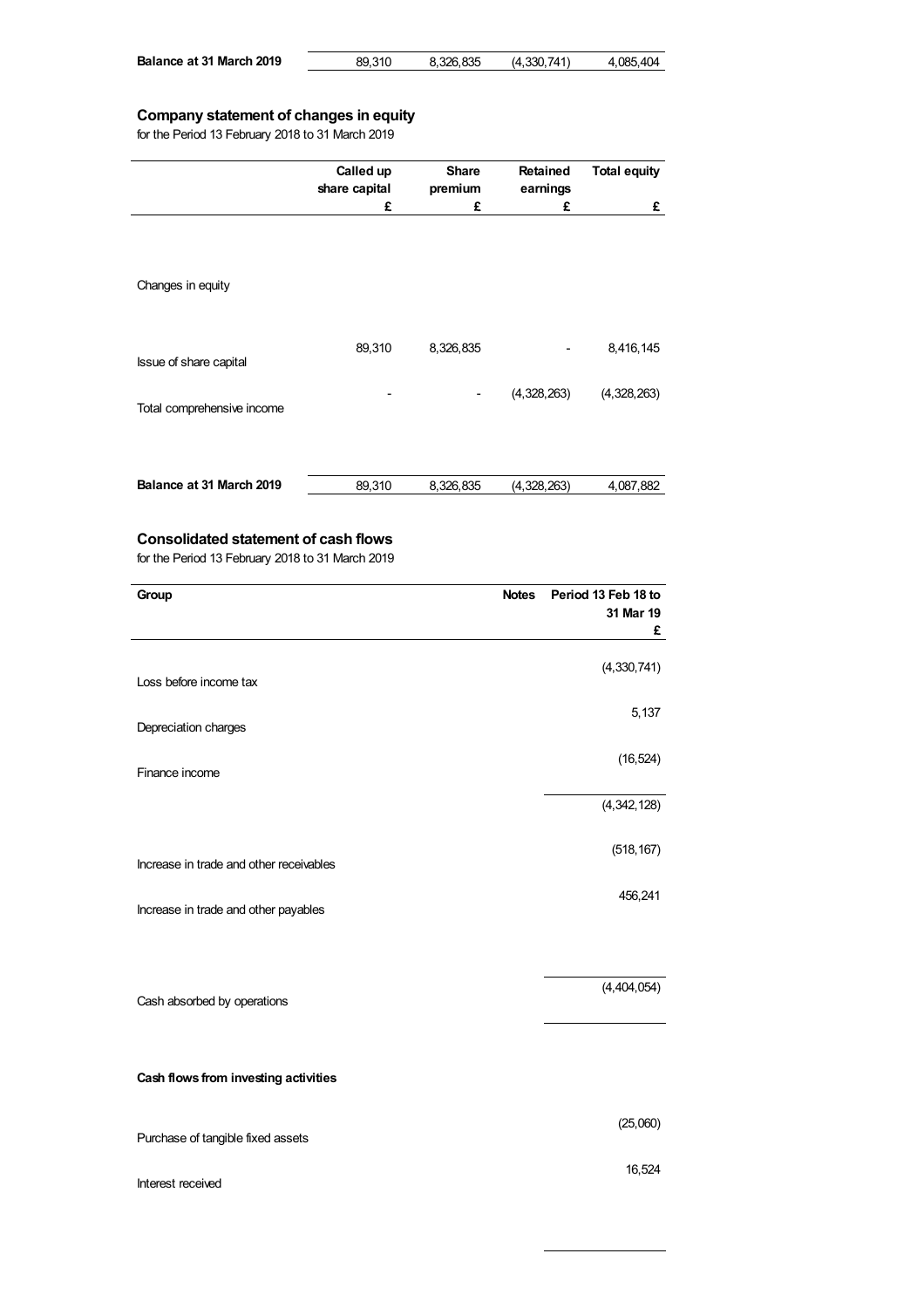| Net cash from investing activities               |              | (8, 536)            |
|--------------------------------------------------|--------------|---------------------|
| Cash flows from financing activities             |              |                     |
| Share issue                                      |              | 8,416,145           |
| Net cash from financing activities               |              | 8,416,145           |
| Increase in cash and cash equivalents            |              | 4,003,555           |
| Cash and cash equivalents at beginning of period |              |                     |
| Cash and cash equivalents at end of period       | 14           | 4,003,555           |
| Company                                          | <b>Notes</b> | Period 13 Feb 18 to |
|                                                  |              | 31 Mar 19<br>£      |
| Loss before income tax                           |              | (4,328,263)         |
| Depreciation charges                             |              | 5,137               |
| Finance income                                   |              | (16, 524)           |
|                                                  |              | (4,339,650)         |
| Increase in trade and other receivables          |              | (518, 167)          |
| Increase in trade and other payables             |              | 454,742             |
|                                                  |              |                     |
| Cash absorbed by operations                      |              | (4,403,075)         |
| Cash flows from investing activities             |              |                     |
| Purchase of tangible fixed assets                |              | (25,060)            |

Intercompany Loan

(1,265)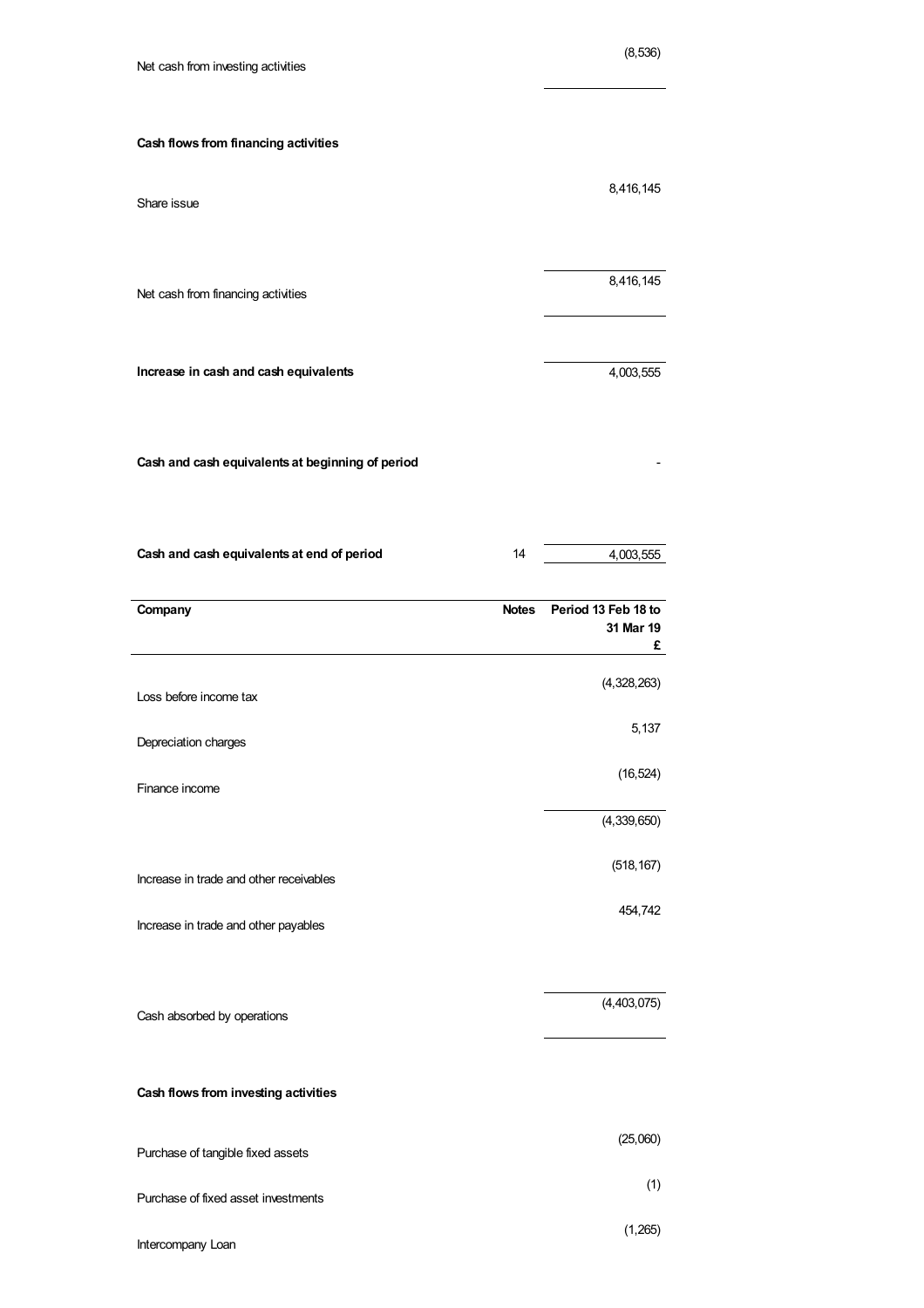| Net cash from investing activities               |    | (9,802)      |
|--------------------------------------------------|----|--------------|
| Cash flows from financing activities             |    |              |
| Amount introduced by directors                   |    | $\mathbf{1}$ |
| Share issue                                      |    | 8,416,145    |
|                                                  |    |              |
|                                                  |    |              |
| Net cash from financing activities               |    | 8,416,146    |
|                                                  |    |              |
| Increase in cash and cash equivalents            |    | 4,003,269    |
|                                                  |    |              |
| Cash and cash equivalents at beginning of period |    |              |
|                                                  |    |              |
| Cash and cash equivalents at end of period       | 14 | 4,003,269    |

# **Notes to the consolidated financial statements**

for the Period 13 February 2018 to 31 March 2019

# **1. Statutory information**

Stirling Industries plc is a public limited company, limited by shares, registered in England and Wales. The company's registered number is 11203731 and registered office address Level 1, Devonshire House, Mayfair Place, London, England, W1J 8AJ.

# **2. Accounting policies**

# **Basisof preparation**

The financial statements of Stirling Industries plc and the Group have been prepared in accordance with International Financial Reporting Standards (IFRS) adopted for use in the European Union and in accordance with the Companies Act 2006.

The financial statements have been prepared on the historical cost basis except for certain financial instruments, liabilities and share-based payment liabilities which are measured at fair value.

#### **Basisof consolidation**

The consolidated financial statements incorporate the financial statements of Stirling Industries plc (the Company) and its subsidiary undertaking.

Subsidiaries are entities over which the Group has control. All intra-group transactions, balances, income and expenses are eliminated on consolidation.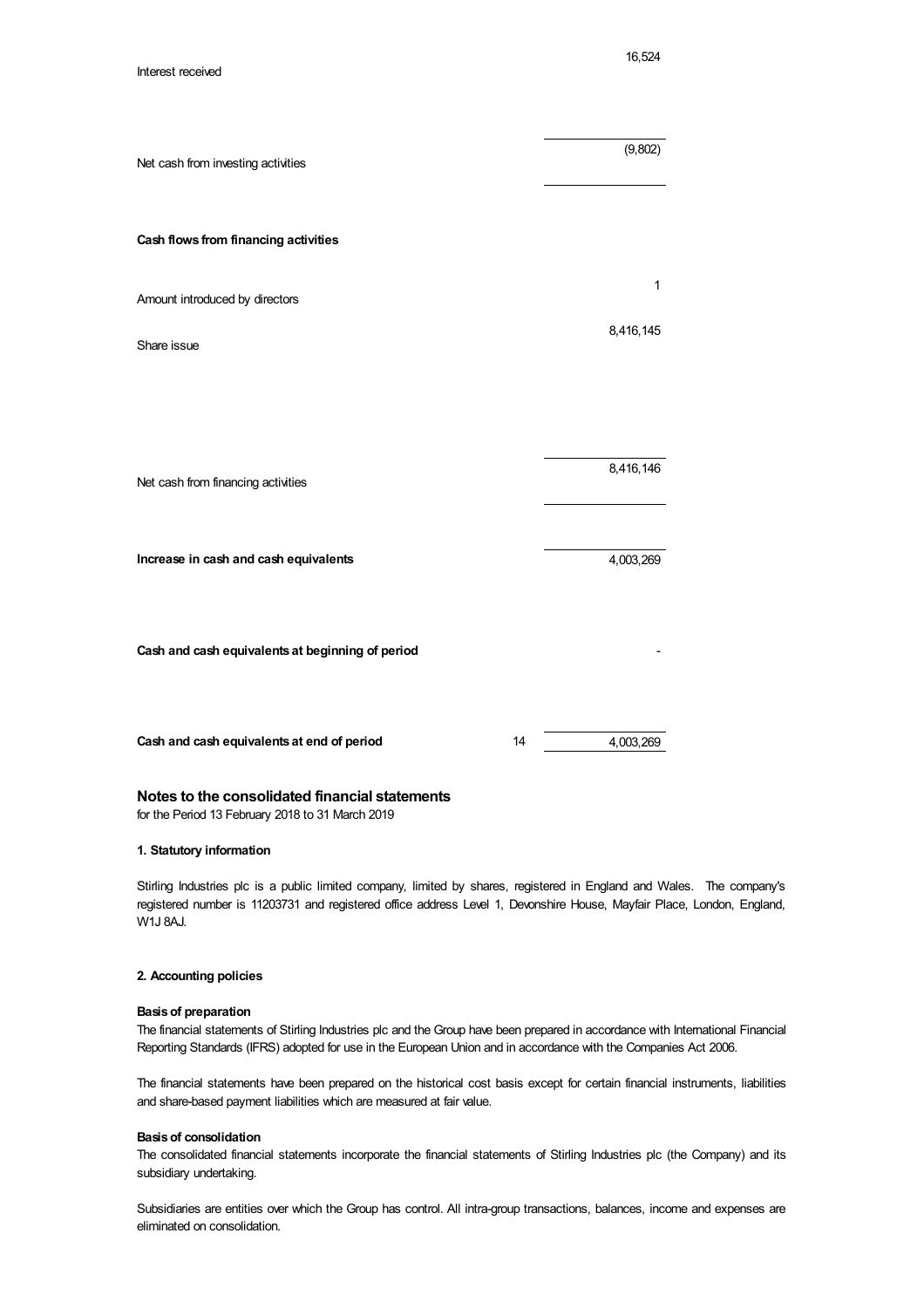### **Going concern**

The financial statements of Stirling Industries plc group and company have been prepared on a going concern basis.

As discussed in the strategic report, the Directors of Stirling Industries plc are in advanced discussions concerning the Company's first acquisition, and are seeking the necessary equity funding to enable them to execute definitive legal documentation with respect to the acquisition. The Company expects to be able to update the market in the days leading up to the AGM to be held on 30 September 2019.

As part of the due diligence process for the acquisition, the Directors have prepared detailed forecast models covering the period to 31 December 2021. In the event that the equity and debt necessary for the acquisition to proceed are raised and the acquisition completes, based on these forecasts for the Group, the Directors consider that the Group will have sufficient resources to continue as a going concern for the period covered by those forecasts.

In the event that the necessary funding is confirmed and definitive legal documentation is signed, the acquisition will be subject to the approval of the Company's shareholders at a general meeting.

In accordance with the AIM Rules for Companies, if the Company has not made an acquisition or has not substantially implemented its Investment Policy within 18 months of admission to the AIM market, which occurred on 6 March 2018, the Company is required to seek shareholder approval for its Investment Policy at the next Annual General Meeting of the Company and at each subsequent Annual General Meeting until such time as there has been an acquisition or the Investment Policy has been substantially implemented (such a resolution being referred to hereafter as a 'Continuation Vote').

Given that the acquisition, if it proceeds, will not have completed before 6 September 2019, the Company will not have made an acquisition within 18 months after admission of its shares to the AIM market and the Company is therefore required to put a Continuation Vote to its shareholders at the Annual General Meeting to be held on the 30 September 2019. If, by that date, the definitive legal documentation has not yet been signed, either i) if the Continuation Vote is passed, the Directors will formulate a proposal for investors to subscribe for new equity to allow the Company to continue in fulfilment of its objectives for at least the next 12 months from the date of approval of these financial statements or ii) if the Continuation Vote is not passed, the Directors will formulate a proposal for shareholders to vote for either an amendment to the Investment Policy or a proposal to return funds to shareholders.

In the event that the proposed acquisition does not complete, the Directors have confirmed that, assuming no material additional due diligence costs that may be required on new potential acquisitions, sufficient cash resources exist to meet the running costs of the Group and its financial obligations as they fall due for a period of 12 months from the date of signing these financial statements. However, in the event that the proposed acquisition is not signed but the Investment Policy is approved, then in order to undertake significant due diligence on new investment opportunities, the Group would require additional equity funding to pursue its current Investment Policy.

As set out above, the Group's continuation is dependent on shareholder approval, whether to make an acquisition or to continue to seek other opportunities. The reliance on shareholder approval constitutes a material uncertainty that may cast significant doubt on the Company's ability to continue as a going concern. The financial statements do not include any adjustments that would result from the basis of preparation being inappropriate.

### **Property, plant and equipment**

Depreciation is provided at the following annual rates in order to write off the cost less estimated residual value of each asset over its estimated useful life.

| Computer Equipment             | 33.33% |
|--------------------------------|--------|
| <b>Fixtures &amp; Fittings</b> | 33.33% |

### **Financial instruments**

A financial instrument is a contract that gives rise to a financial asset of one entity and a financial liability or equity instrument of another entity. Financial assets and liabilities comprise non-derivative and derivative receivables and payables.

#### *Classification: Financial assets*

The Group classifies financial assets in the following measurement categories:

- § financial assets subsequently measured at fair value (either through other comprehensive income or through profit or loss), and
- **•** financial assets measured at amortised cost.

The Group has no financial assets subsequently measured at fair value through other comprehensive income.

Classification depends on the business model used for managing financial assets and on the characteristics of the contractual cash flows involved.

All financial assets held by the Group, have contractual cash flows representing solely the payment of principal and interest. The Group holds all these assets to collect the contractual cash flows. These assets are classified as held at amortised cost.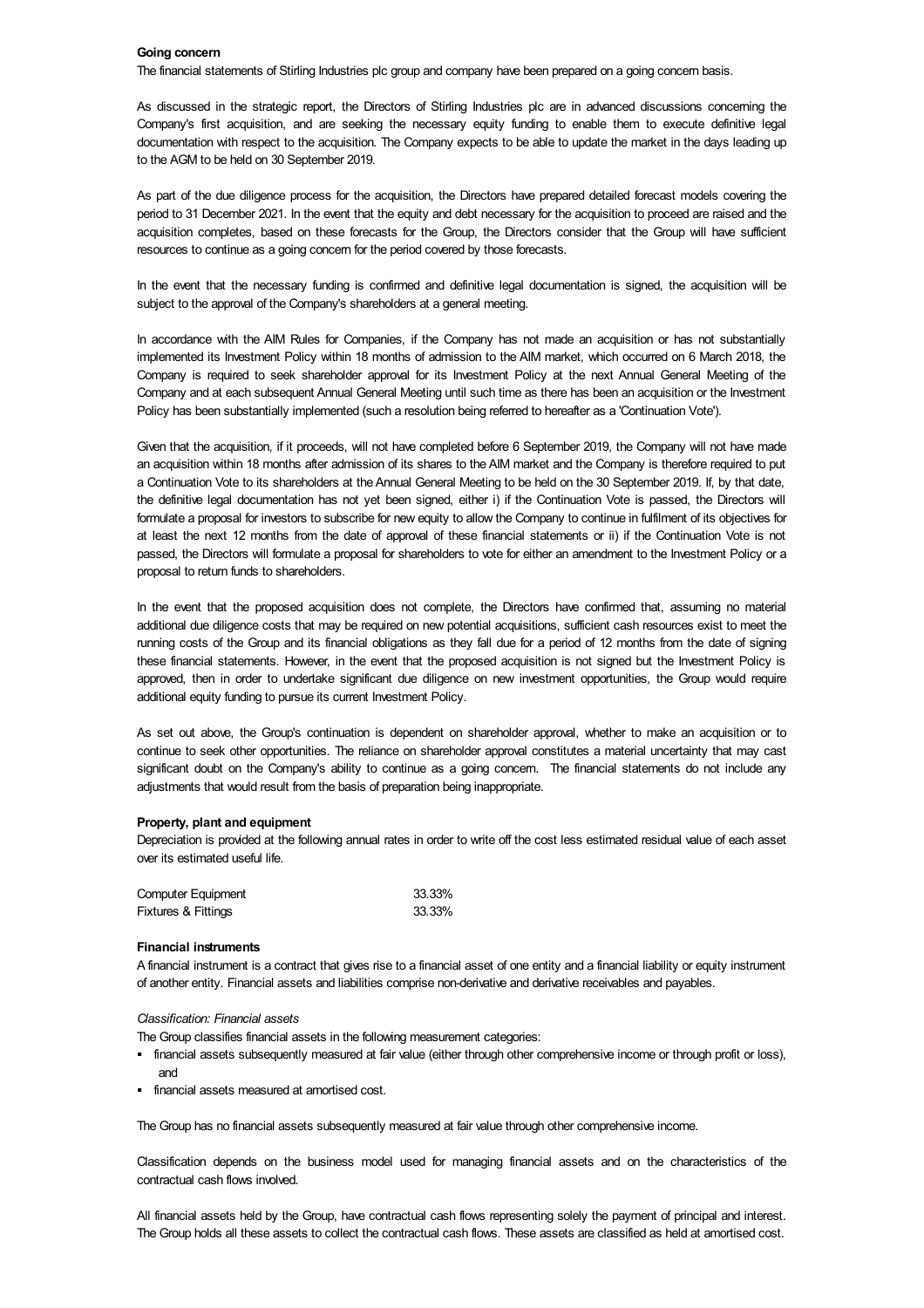#### *Classification: Financial liabilities*

Financial liabilities other than derivatives are classified as measured at amortised cost. The Group has no derivatives.

#### *Measurement on initial recognition*

A financial asset or financial liability is initially measured at its fair value, plus, in the case of a financial asset or financial liability not subsequently measured at fair value through profit or loss, the transaction costs directly attributable to the acquisition of the asset or issuing of the liability.

Transaction costs of financial assets measured at fair value through profit or loss are recognised as an expense in the income statement.

The fair value is defined as the amount for which an asset could be exchanged, or a liability settled, between knowledgeable, willing parties in an arm's length transaction.

#### *Subsequent measurement*

The subsequent measurement of debt instruments depends on the classification of the financial asset or liability, described above.

Financial assets and liabilities measured at amortised cost are accounted for using the effective interest rate method. Interest income and expense is reported as financial income and expense. Gains or losses arising on the derecognition of the financial asset or liability are recognised directly in profit or loss as other operating income/expense together with foreign currency gains and losses.

#### *Impairment*

Trade receivables and other receivables are measured and carried at amortised cost using the effective interest method, less any impairment.

The carrying amount is reduced by the expected lifetime losses. No expected credit loss is assumed for VAT receivable balances. The Group does not hold other financial assets for which an expected credit loss would be material to record.

### **Taxation**

Taxation, comprised of current and deferred tax, is charged or credited to the income statement unless it relates to items recognised in other comprehensive income or directly in equity. In such cases, the related tax is also recognised in other comprehensive income or directly in equity.

Current tax liabilities are measured at the amount expected to be paid, based on tax rates and laws that are enacted or substantively enacted at the balance sheet date.

Deferred tax is accounted for using the balance sheet liability method and is calculated using rates of taxation enacted or substantively enacted at the balance sheet date which are expected to apply when the asset or liability is settled.

Deferred tax liabilities are generally recognised for all taxable temporary differences. Deferred tax assets are only recognised to the extent that it is probable that taxable profits will be available against which deductible temporary differences can be utilised. Deferred tax is not recognised in respect of investments in subsidiaries and associates where the reversal of any taxable temporary differences can be controlled and are unlikely to reverse in the foreseeable future. Deferred tax assets and liabilities are offset when there is a legally enforceable right to offset and there is an intention to settle the balances on a net basis.

Tax provisions are recognised when there is a potential exposure under changes to International tax legislation.

### **Foreign currencies**

Assets and liabilities in foreign currencies are translated into sterling at the rates of exchange ruling at the statement of financial position date. Transactions in foreign currencies are translated into sterling at the rate of exchange ruling at the date of transaction. Exchange differences are taken into account in arriving at the operating result.

### **Hire purchase and leasing commitments**

Rentals paid under operating leases are charged to the income statement on a straight line basis over the period of the lease.

### **Employee benefit costs**

The group operates a defined contribution pension scheme. Contributions payable to the group's pension scheme are charged to the income statement in the period to which they relate.

#### **Reserves**

A description of each of the reserves follows:

#### Share Premium

This reserve represents the difference between the issue price and the nominal value of shares at the date of issue, net of related issue costs.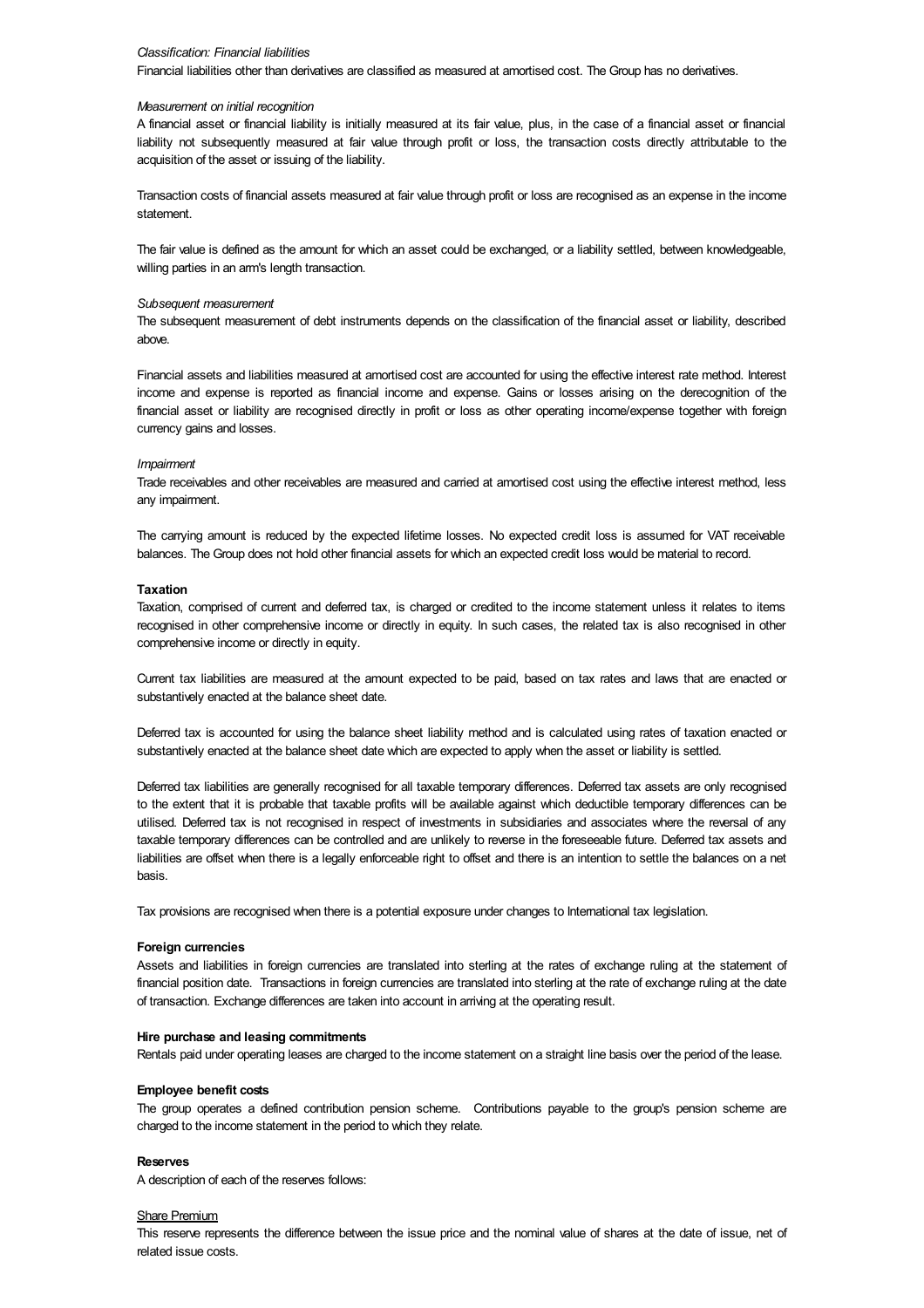# Retained Earnings

Net revenue profits and losses of the Company which are revenue in nature are dealt with in this reserve.

### **Standards issued but not yet effective**

At the date of authorisation of these financial statements, the Group has not applied the following standards that have been issued but are not yet effective. The Group has not adopted any new or amended standards early.

IFRS 16 'Leases' will be adopted by the Group for the accounting period beginning 1 April 2019. The effect of IFRS 16 will be to recognise a lease liability and related right of use asset for leases previously treated as operating leases. Total noncancellable operating lease commitments at 31 March 2019 were £84,465 and the impact of the standard is not expected to be material.

Other changes to standards, interpretations and amendments issued but not yet effective are not expected to have a material impact on the Group financial statements.

### **3. Employees and directors**

| Wages and salaries    | 846.423 |
|-----------------------|---------|
| Social security costs | 101.449 |
| Other pension costs   | 1,765   |
|                       | 949,637 |

The average number of employees during the period was as follows:

|                            | <b>Number</b> |
|----------------------------|---------------|
| <b>Executive Directors</b> |               |
| Non-Executive Directors    |               |
| Staff                      |               |
|                            |               |

# **4. Directors remuneration**

The emoluments of the individual Directors for the period are included in wages and salaries and were as follows:

|                            | <b>Salary</b> | Pension                  | <b>Total</b> |
|----------------------------|---------------|--------------------------|--------------|
|                            | £             | £                        | £            |
|                            |               |                          |              |
|                            |               |                          |              |
| <b>Executive directors</b> |               |                          |              |
| <b>Blair Illingworth</b>   | 162,500       |                          | 162,500      |
| Simon Thomas               | 162,500       | $\overline{\phantom{0}}$ | 162,500      |
|                            |               |                          |              |
| Joanne Curin               | 259,470       | 739                      | 260,209      |
|                            | 584,470       | 739                      | 585,209      |
| Total                      |               |                          |              |
|                            |               |                          |              |
| Non-executive directors    |               |                          |              |
| Christopher Dowling        | 32,500        |                          | 32,500       |
|                            | 54,166        |                          | 54,166       |
| <b>Robin Williams</b>      |               |                          |              |
| <b>Total</b>               | 86,666        |                          | 86,666       |

The Executive Directors entered into service agreements with the Company on 27 February 2018, which took effect on Admission. Under the terms of these agreements, each Executive Director is paid the salary which is subject to an annual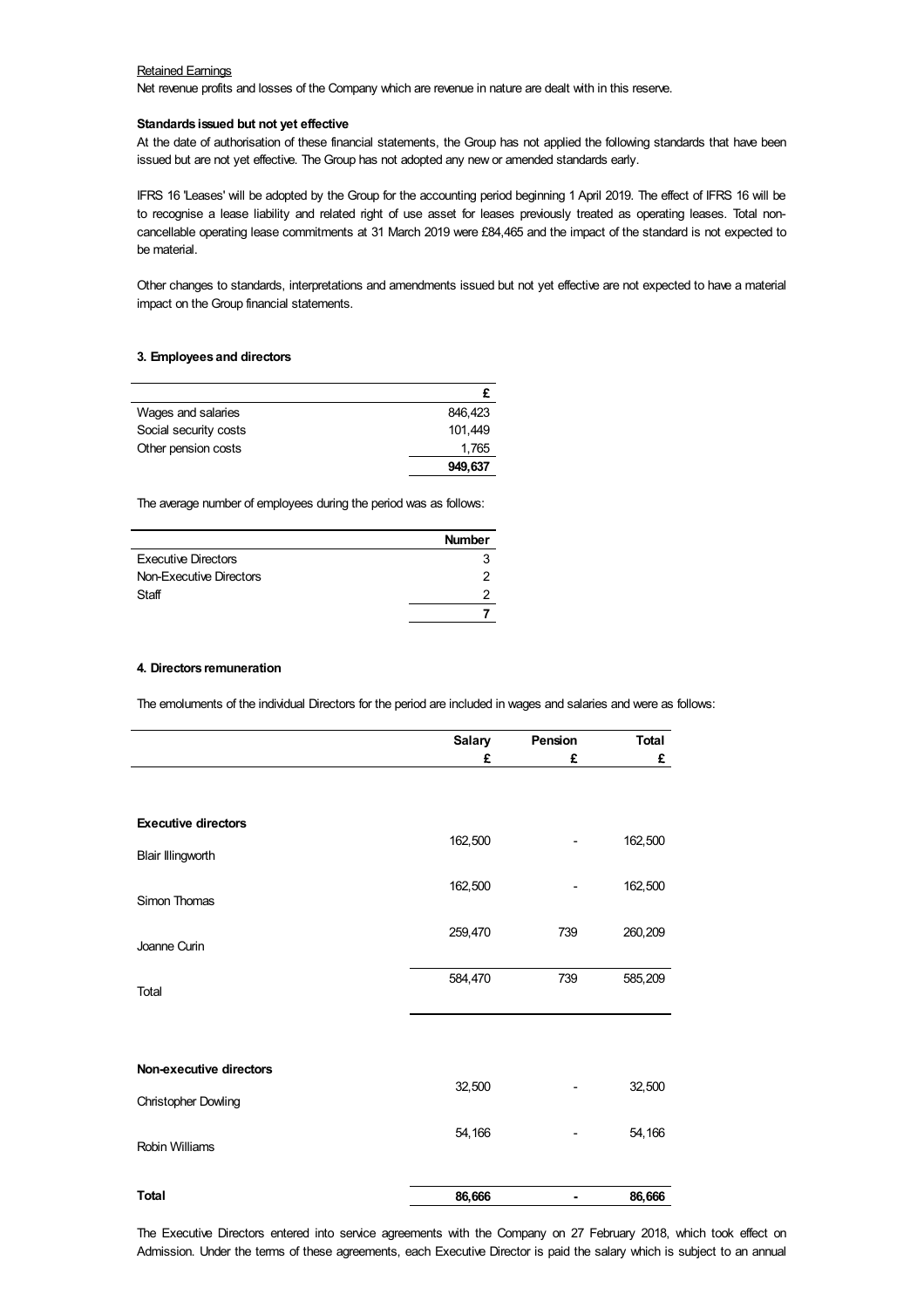review by the Company. They are also eligible to participate in the Stirling Industries plc Long-Term Incentive Plan and have been issued with Incentive Shares. Until the Company has completed its first acquisition, the Executive Directors will not be entitled to a bonus.

Pursuant to letters of appointment dated 28 February 2018, the Non-executive Directors of the Company were appointed as of 1 March 2018 and on an ongoing basis. Each Non-executive Director is entitled to an annual fee, including in respect of any service on any Board committee. They are also eligible to participate in the Stirling Industries plc Long-Term Incentive Plan and have been issued with Incentive Shares.

As stated at the time of admission Stirling's Board will, at the time of making the first acquisition, undertake an executive salary benchmarking exercise for the purposes of determining what shall constitute a competitive market salary and pension contribution for the Executive Directors. This process will be conducted so as to have specific regard to the following:

- i. Peer companies of a similar structure and purpose, in particular that of companies where the management of multiple sizeable portfolio businesses is applicable
- ii. The roles of the Executive Directors and the additional duties performed as part of the longer term value creation strategy of Stirling
- iii. The experience of the Executive Directors

Save as disclosed in above, no Director, nor any of his or her Connected Persons has at the date of this document, any interest, whether beneficial or non-beneficial, in the share or loan capital of the Company or any of its subsidiaries or any related financial product referenced to the Ordinary Shares.

# **Long-term incentive plan**

The Company has put in place incentive arrangements, through the Stirling Industries plc 2018 Long-Term Incentive Plan, which only reward participants if shareholder value is created, thereby aligning the interests of the executive directors with those of the Shareholders. The LTIP was adopted and approved by the Board on 27 February 2018. Under these arrangements, the Board has created a class of Incentive Shares to be issued to participants in the LTIP, which when issued shall have a "commencement date" that will arise upon the date on which the Company makes its first acquisition and a "trigger date" which shall be the fourth anniversary of that date, being the "Performance Period" of the LTIP. The participant will subscribe for the Incentive Shares at a subscription price that will be paid in cash and which is equal to the present value of the shares. The crystallisation of the Incentive Shares shall occur in one of the following two ways: (1) the Incentive Shares will convert into Ordinary Shares according to the formula set out in the rights of the Incentive Shares contained in the Articles; or (2) the participant will be entitled to the payment of a dividend which will deliver to the participant value equivalent to the value of the Ordinary Shares into which the Incentive Shares would (if the Board has resolved not to pay a dividend) have converted. For the purposes of this summary, the entitlement to the said conversion or dividend shall be referred to as "crystallisation" of, or in respect of, the Incentive Shares. The crystallisation formula for the Incentive Shares will have a Performance Period of four years, and will then be followed by a Holding Period of one year (as further described below), which the Directors believe is in line with best practice concerning the remuneration of directors.

The potential reward under the LTIP is 10 per cent. of the increase in index-adjusted value from and including the commencement date to (but excluding) the trigger date, absent a change of control or winding up of the Company.

## **5. Net finance income**

| Finance income           |        |
|--------------------------|--------|
|                          | 16.524 |
| Deposit account interest |        |

### **6. Lossbefore income tax**

The loss before income tax is stated after charging:

|                                                                  | <b>Notes</b> | £       |
|------------------------------------------------------------------|--------------|---------|
| Administrative income                                            | 7            | 932,307 |
| Auditor remuneration<br><b>Executive Director's remuneration</b> | 4            | 585,209 |
| Wages                                                            |              | 165,761 |
| Social security                                                  |              | 91,920  |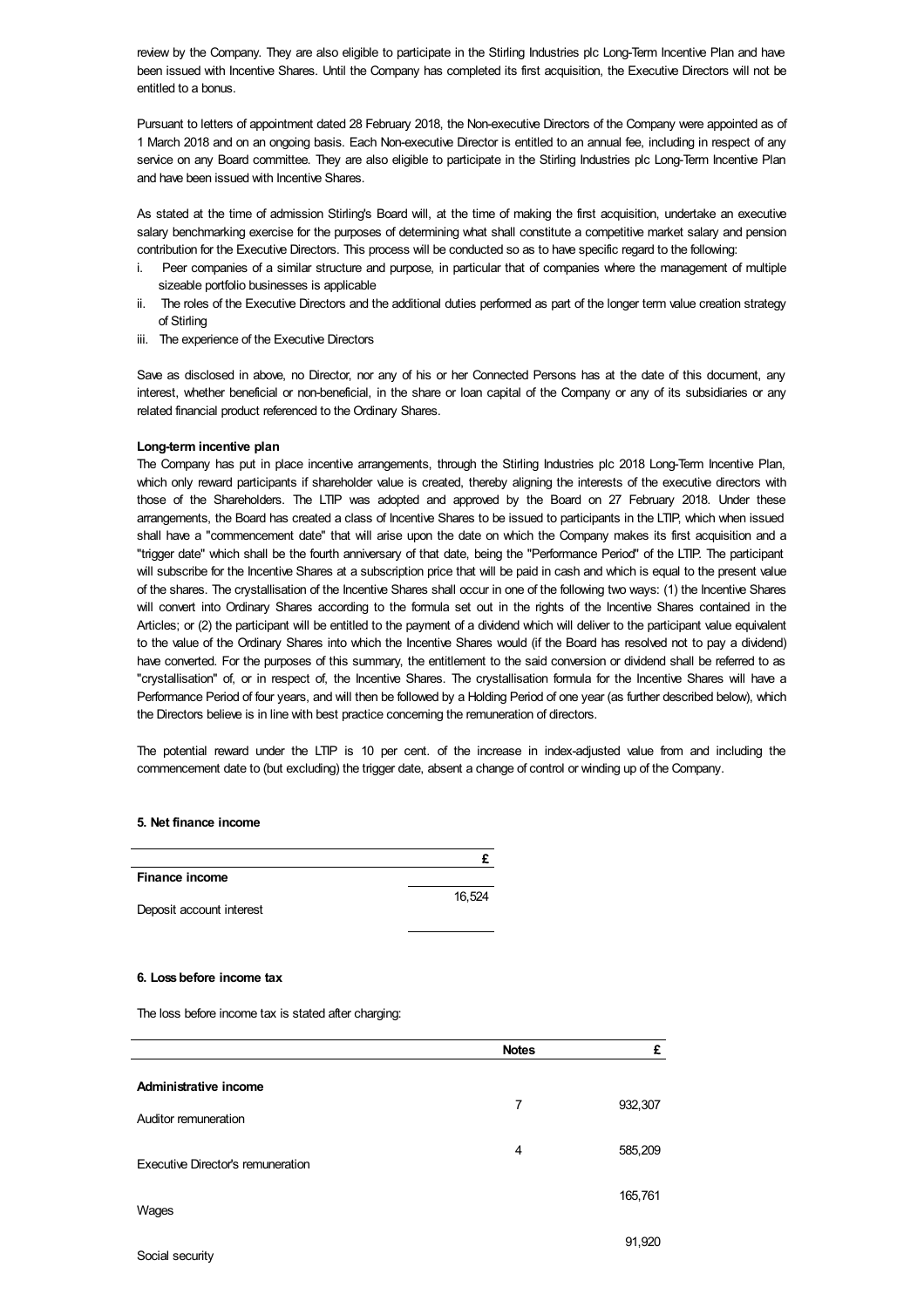| Operating leases                                   | 19 | 88,257      |
|----------------------------------------------------|----|-------------|
| Depreciation - owned assets                        |    | 5,137       |
| Other administrative expenses                      |    | 296,694     |
|                                                    |    | 2, 165, 285 |
|                                                    |    |             |
| Advisory fees in connection with Investment Policy |    | 2,051,973   |
| Non-Executive Director remuneration                | 4  | 86,666      |
| Social security                                    |    | 9,529       |
| Other operating expenses                           |    | 33,812      |
|                                                    |    | 2,181,980   |

# **7. Auditors' remuneration**

|                                                                                               | £       |
|-----------------------------------------------------------------------------------------------|---------|
| Fees payable to the company's auditors for the audit of the company's<br>financial statements | 23,430  |
| Other services relating to general corporate advice                                           | 33,527  |
| Services relating to corporate finance transactions entered into or<br>proposed               | 875,350 |
|                                                                                               | 932.307 |

Fees for the audit of the company's financial statements include an audit fee for Stirling Group Holdings Limited of £3,430 which is borne by and paid for by Stirling Industries plc.

# **8. Income tax**

# **Analysisof tax expense**

No liability to UK corporation tax arose for the period.

Unused tax losses on which no deferred tax has been recognised as at 31 March 2019 was £4,314,796 and the potential tax benefit will be £819,811. Deferred tax assets, including those arising from temporary differences, are recognised only when it is considered more likely than not that they will be recovered, which is dependent on the generation of future assessable income of a nature and of an amount sufficient to enable the benefits to be utilised.

#### **9. Lossof parent company**

As permitted by Section 408 of the Companies Act 2006, the income statement of the parent company is not presented as part of these financial statements. The parent company's loss for the financial year was (£4,328,263).

# 10. **Earnings per share**

Basic earnings per share is calculated by dividing the earnings attributable to ordinary shareholders by the weighted average number of ordinary shares outstanding during the period.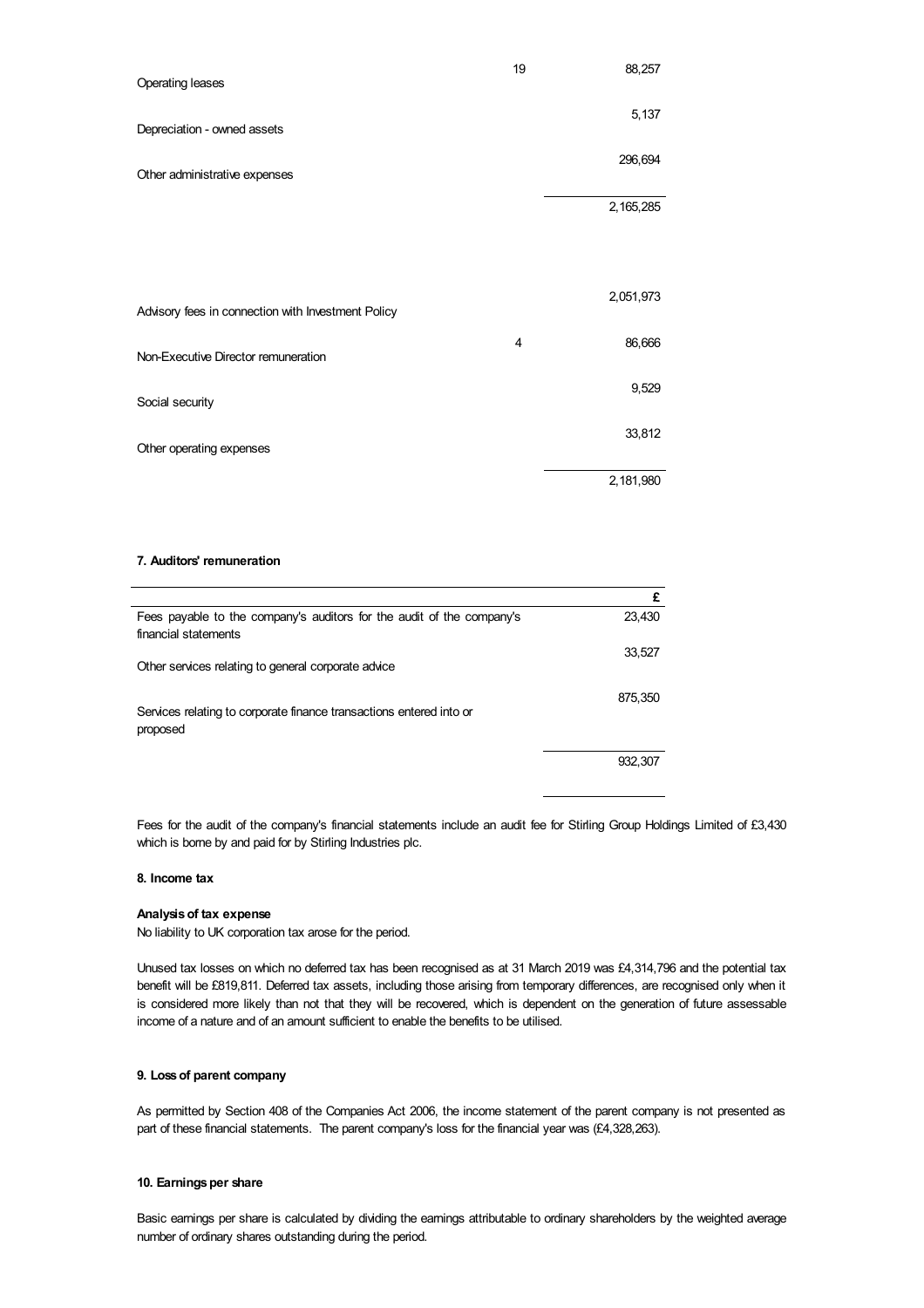Diluted earnings per share is calculated using the weighted average number of shares adjusted to assume the conversion of all dilutive potential ordinary shares.

Reconciliations are set out below.

|                                                                                                     | <b>Earnings</b> | Weighted<br>average<br>number of<br>shares | Per share<br>amount |
|-----------------------------------------------------------------------------------------------------|-----------------|--------------------------------------------|---------------------|
|                                                                                                     | £               |                                            | p                   |
| <b>Basic EPS</b><br>Earnings attributable to ordinary shareholders<br>Effect of dilutive securities | (4,330,741)     | 8,931,000                                  | (48.49)             |
| <b>Diluted EPS</b><br>Adjusted earnings                                                             | (4,330,741)     | 8,931,000                                  | (48.49)             |

# **11. Property, plant and equipment**

| Group                                    | <b>Fixtures</b><br>and fittings | Computer<br>equipment | <b>Total</b> |
|------------------------------------------|---------------------------------|-----------------------|--------------|
|                                          | £                               | £                     | £            |
| <b>COST</b><br><b>Additions</b>          | 7,652                           | 17,408                | 25,060       |
| At 31 March 2019                         | 7,652                           | 17,408                | 25,060       |
| <b>DEPRECIATION</b><br>Charge for period | 543                             | 4,594                 | 5,137        |
| At 31 March 2019                         | 543                             | 4,594                 | 5,137        |
| <b>NET BOOK VALUE</b>                    |                                 |                       |              |
| At 31 March 2019                         | 7,109                           | 12,814                | 19,923       |
| Company                                  | <b>Fixtures</b><br>and fittings | Computer<br>equipment | <b>Total</b> |
|                                          | £                               | £                     | £            |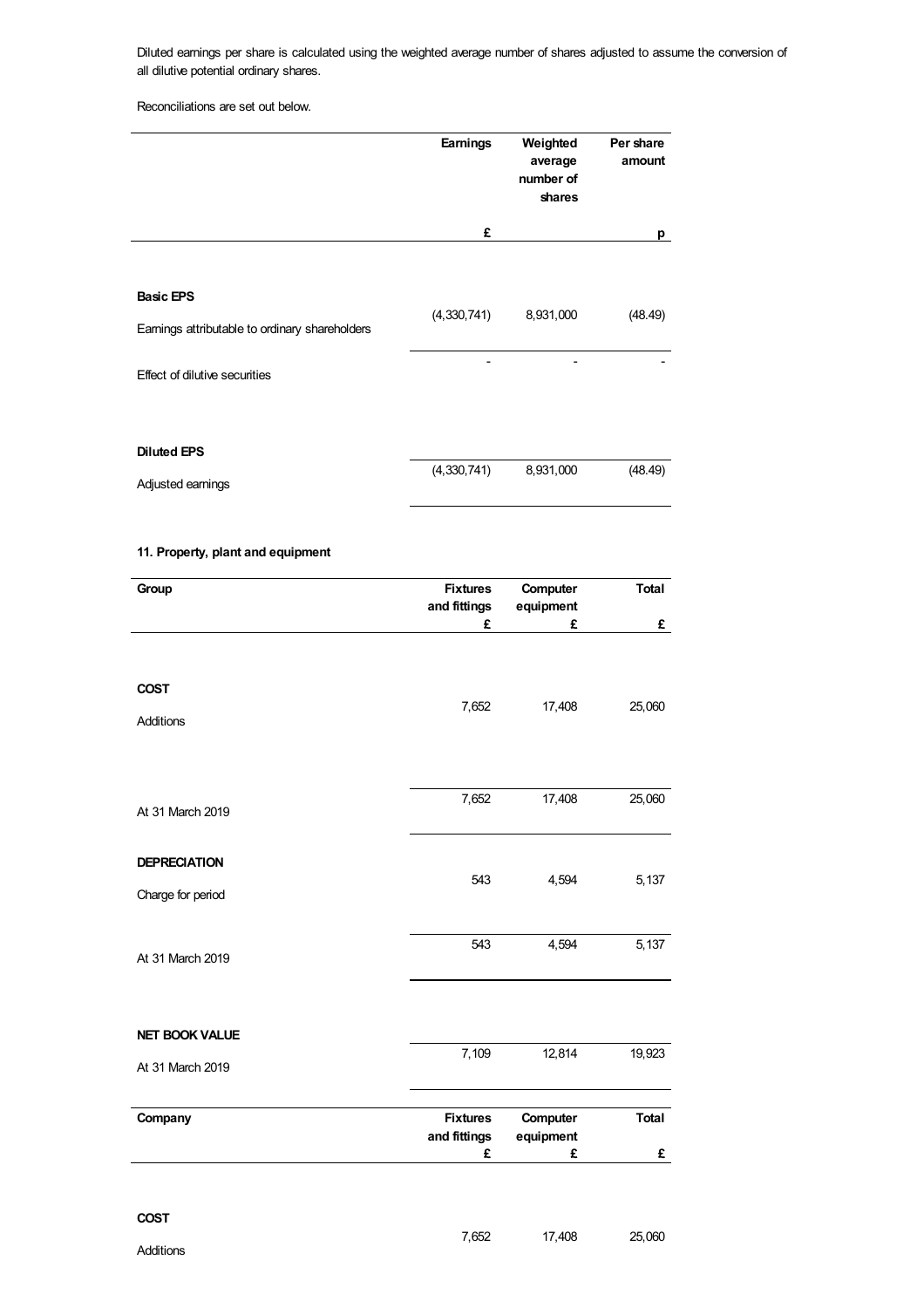| At 31 March 2019      | 7,652 | 17,408 | 25,060                             |
|-----------------------|-------|--------|------------------------------------|
| <b>DEPRECIATION</b>   |       |        |                                    |
| Charge for period     | 543   | 4,594  | 5,137                              |
| At 31 March 2019      | 543   | 4,594  | 5,137                              |
| <b>NET BOOK VALUE</b> |       |        |                                    |
| At 31 March 2019      | 7,109 | 12,814 | 19,923                             |
| 12. Investments       |       |        |                                    |
|                       |       |        |                                    |
| Company               |       |        | Shares in<br>Group<br>undertakings |
|                       |       |        | £                                  |
| <b>COST</b>           |       |        |                                    |
| Additions             |       |        | $\mathbf{1}$                       |
|                       |       |        |                                    |
| At 31 March 2019      |       |        | $\mathbf{1}$                       |
| <b>NET BOOK VALUE</b> |       |        |                                    |
| At 31 March 2019      |       |        | $\mathbf{1}$                       |

The group or the company's investments at the Statement of Financial Position date in the share capital of companies include the following:

# **Subsidiary**

# **Stirling Group Holdings Limited**

Registered office: Level 1, Devonshire House, Mayfair Place, London W1J 8AJ Nature of business: Holding Company

| Holding<br>% |
|--------------|
|              |
|              |
|              |
|              |

Class of shares:

**Ordinary** 

100.00

| 0040<br>טו |  |
|------------|--|
|            |  |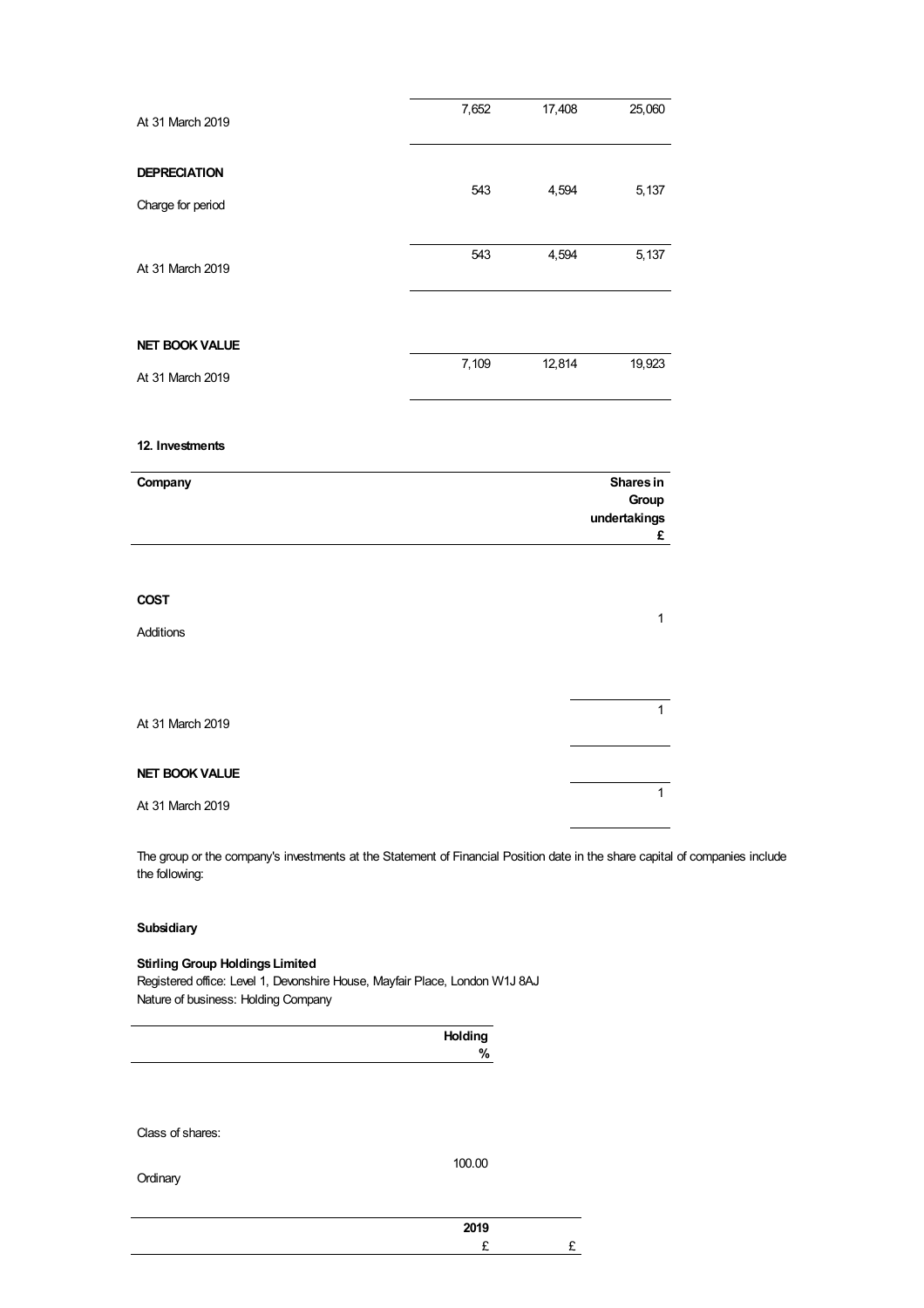| Aggregate capital and reserves |          |   |
|--------------------------------|----------|---|
| Loss for the period            | (2, 479) | - |

### **13. Trade and other receivables**

|                                    | Group   | Company |
|------------------------------------|---------|---------|
|                                    | £       | £       |
|                                    |         |         |
|                                    |         |         |
|                                    |         |         |
| Current:                           |         |         |
|                                    | 11,023  | 11,023  |
| Payments in advance                |         |         |
|                                    |         | 1,265   |
| Amounts owed by group undertakings |         |         |
|                                    |         |         |
| Other debtors                      | 57,500  | 57,500  |
|                                    |         |         |
| <b>VAT</b>                         | 423,661 | 423,661 |
|                                    |         |         |
|                                    | 25,983  | 25,983  |
| Prepayments                        |         |         |
|                                    | 518,167 | 519,432 |
|                                    |         |         |
|                                    |         |         |
| 14. Cash and cash equivalents      |         |         |
|                                    | Group   | Company |
|                                    | £       | £       |

| Bank accounts | 4,003,555 | 4,003,269 |
|---------------|-----------|-----------|

## **15. Financial risk management**

The Group is exposed to financial risks through its various business activities. In particular, changes in interest rates exchange rates can have an effect on the capital, financial and revenue situation of the Group. In addition, the Group is subject to credit risks.

The Group has adopted internal guidelines, which concern risk control processes and which regulate the use of financial instruments and thus provide a clear separation of the roles relating to operational financial activities, their implementation and accounting, and the auditing of financial instruments. The guidelines on which the Group's risk management processes are based are designed to ensure that the risks are identified and analysed across the Group. They also aim for a suitable limitation and control of the risks involved, as well as their monitoring.

The Group controls and monitors these risks primarily through its operational business and financing activities.

# **Credit Risks**

The credit risk describes the risk from an economic loss that arises because a contracting party fails to fulfil their contractual payment obligations. The credit risk includes both the immediate default risk and the risk of credit deterioration, connected with the risk of the concentration of individual risks. For the Group, credit and default risks are concentrated in the financial institutions in which it places cash deposits.

The Group's policy is to place its cash with UK clearing banks.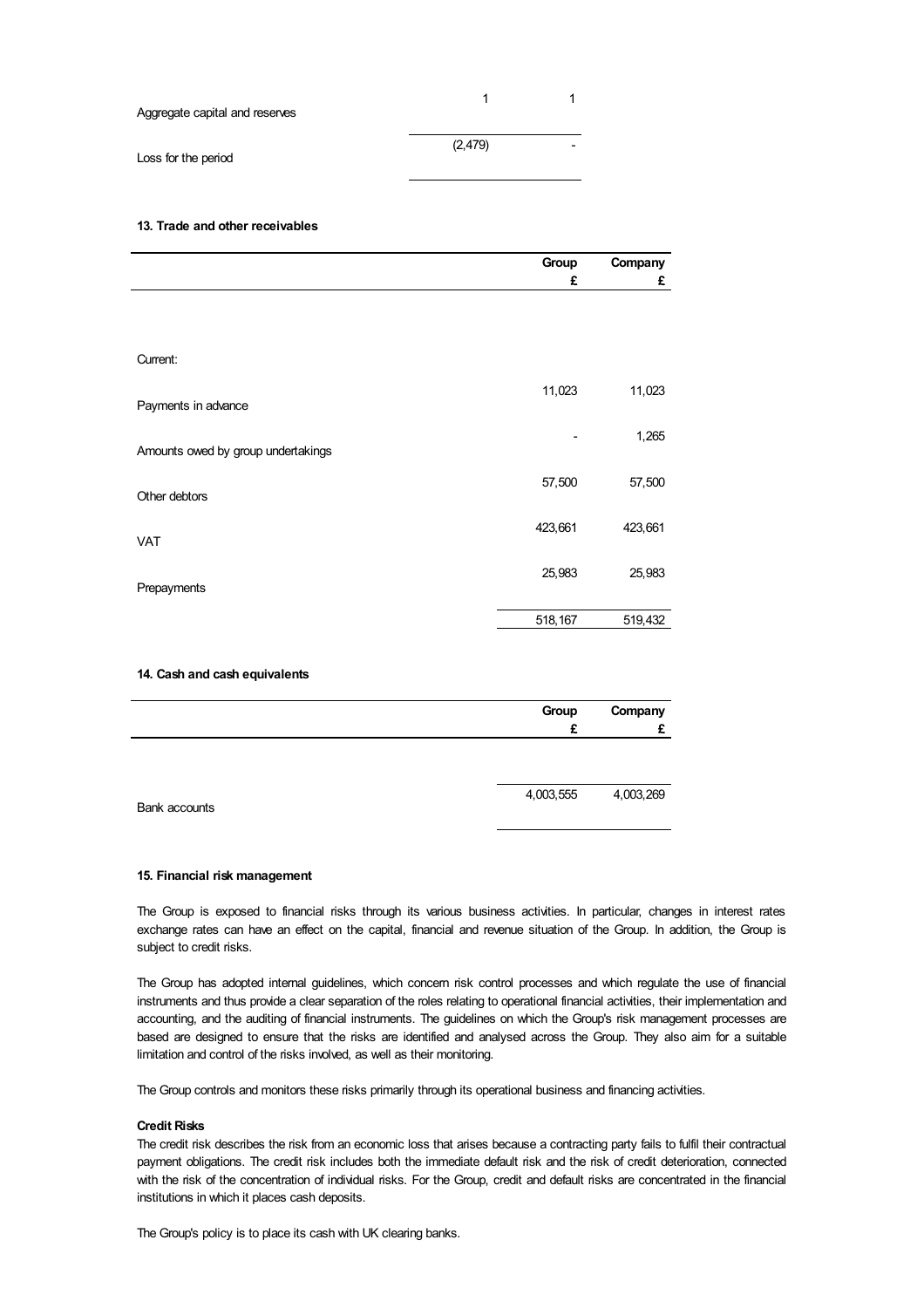Notwithstanding existing collateral, the amount of financial assets indicates the maximum default risk in the event that counterparties are unable to meet their contractual payment obligations. The maximum credit default risk amounted to £4,521,722 at the balance sheet date, of which £4,003,555 was cash on deposit at banks. The VAT debtor was £423,661, and remaining financial assets were £57,500.

# **Liquidity Risks**

Liquidity risk is defined as the risk that a company may not be able to fulfil its financial obligations. The Group manages its liquidity by maintaining cash and cash equivalents sufficient to meet its expected cash requirements to implement its investment policy. In the event that there is a risk that the cash required to follow the investment policy is greater than the Group's liquid resources, the Group would seek confirmation of the continuation of the policy and the raising of further financing at a shareholder general meeting.

At 31 March 2019, the Group has cash on deposit of £4,003,555.

# **Market Risks**

# *Interest Rate Risks*

Interest rate risks exist due to potential changes in market interest rates and can lead to a change in the fair value of fixedinterest bearing instruments, and to fluctuations in interest payment for variable interest rate financial instruments.

The Group is exposed to interest rate risk on cash held on deposit at banks. Interest income for the period to 31 March 2019 was £16,524. These accounts are maintained for liquidity rather than investment, and the interest rate risk is not considered material to the Group.

# *Currency Risks*

The Group operates in the UK, incurs expenses predominantly in sterling, and holds cash in sterling. The Group incurs some expenditure in foreign currency when the investment policy requires services to be obtained overseas. The foreign exchange risk on these costs is not considered material to the Group.

# **16. Called up share capital**

Allotted and issued:

| <b>Number</b> | Class    | Nominal value |        |
|---------------|----------|---------------|--------|
| 8,931,000     | Ordinary | £0.01         | 89,310 |

8,931,000 Ordinary shares of £0.01 each were allotted at a premium of £0.99 per share during the period.

### **17. Reserves**

| Group                  | Retained        | Share premium | <b>Total</b>  |
|------------------------|-----------------|---------------|---------------|
|                        | earnings        |               |               |
|                        | £               | £             | £             |
|                        |                 |               |               |
|                        | (4, 330, 741)   |               | (4, 330, 741) |
| Deficit for the period |                 |               |               |
|                        |                 | 8,326,835     | 8,326,835     |
| Cash share issue       |                 |               |               |
|                        |                 |               |               |
|                        |                 |               |               |
| At 31 March 2019       | (4, 330, 741)   | 8,326,835     | 3,996,094     |
|                        |                 |               |               |
| Company                | <b>Retained</b> | Share premium | <b>Total</b>  |
|                        | earnings        |               |               |
|                        | £               | £             | £             |
|                        |                 |               |               |
|                        | (4,328,263)     |               | (4,328,263)   |
| Deficit for the period |                 |               |               |
|                        |                 | 8,326,835     | 8,326,835     |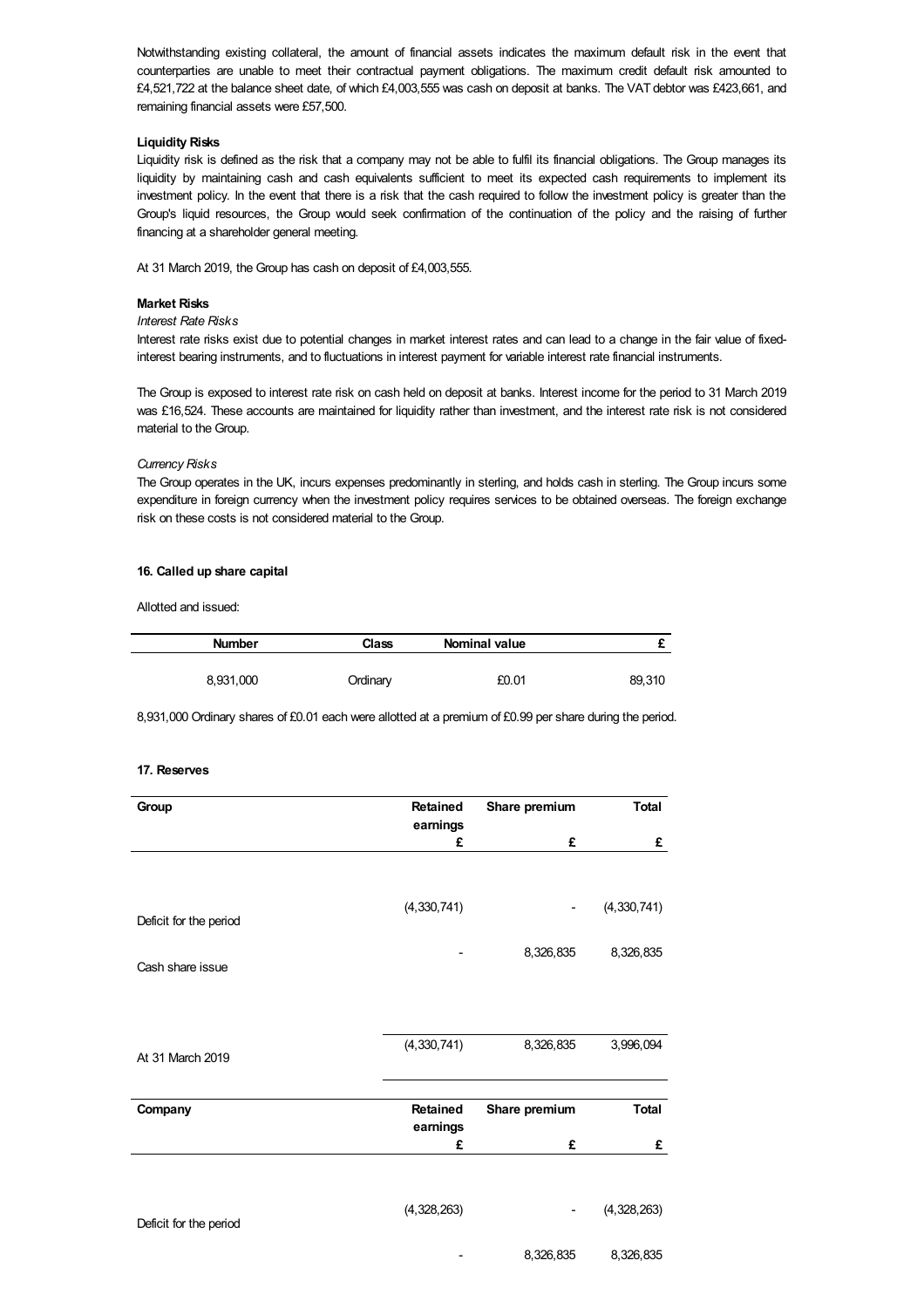|                  | (4,328,263) | 8.326.835 | 3.998.572 |
|------------------|-------------|-----------|-----------|
| At 31 March 2019 |             |           |           |

**18. Trade and other payables**

|                                 | Group   | Company |
|---------------------------------|---------|---------|
|                                 | £       | £       |
|                                 |         |         |
|                                 |         |         |
|                                 |         |         |
| Current:                        |         |         |
|                                 | 202,128 | 202,129 |
| Trade creditors                 |         |         |
|                                 |         |         |
| Social security and other taxes | 37,561  | 37,561  |
|                                 |         |         |
|                                 | 457     | 457     |
| Pension                         |         |         |
|                                 | 12,936  | 12,936  |
| Other creditors                 |         |         |
|                                 | 18,400  | 18,400  |
| <b>Incentive Shares</b>         |         |         |
|                                 | 184,759 | 183,259 |
| Accrued expenses                |         |         |
|                                 |         |         |
| Directors' Ioan accounts        |         | 1       |
|                                 |         |         |
|                                 | 456,241 | 454,743 |

# **19. Leasing agreements**

Minimum lease payments fall due as follows:

| Company | Non-cancellable operating leases |
|---------|----------------------------------|
|         |                                  |

Within one year

# **20. Contingent liabilities**

At the year end the group has contingent liabilities of £329,100 for advisory costs. These are contingent on the completion of an acquisition.

# **21. Related party transactions**

Transactions between the Company and its subsidiaries, which are related parties, have been eliminated on consolidation and are not disclosed in this note.

Members of the Board of Directors are deemed to be key management personnel. Key management personnel compensation for the financial year is the same as the Director remuneration set out in note 4 to the accounts.

84,465